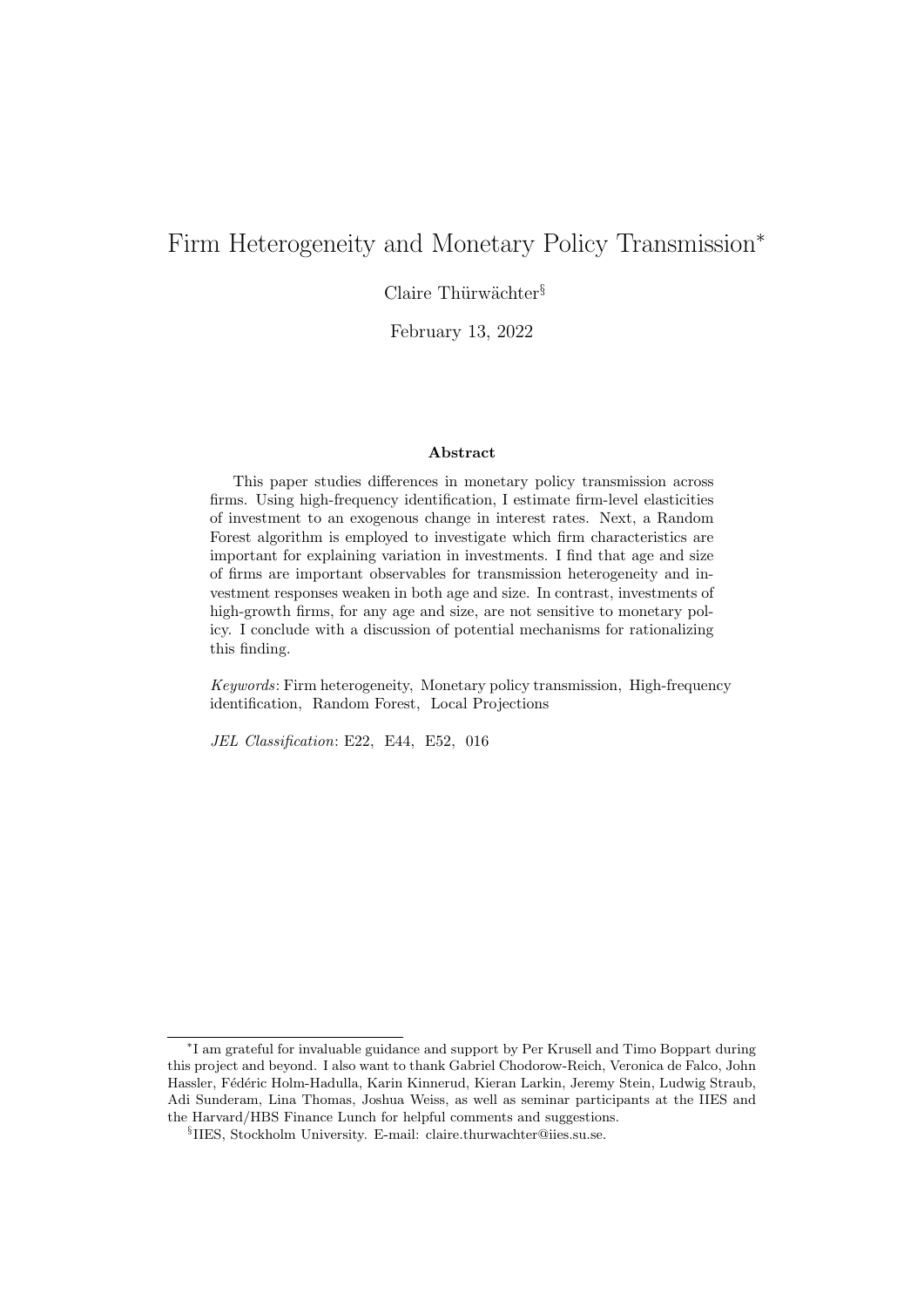## 1 Introduction

Based on the findings on the financial accelerator [\(Bernanke et al.,](#page-18-0) [1999,](#page-18-0) [Kiyotaki](#page-20-0) [and Moore,](#page-20-0) [1997,](#page-20-0) [Holmstrom and Tirole,](#page-19-0) [1997\)](#page-19-0), it has been well established that firms are differentially affected by financial constraints. Since monetary policy is a relevant source for aggregate fluctuations that shifts around these financial constraints, it is important to deepen the understanding about which characteristics make firms more or less responsive to changes in central bank rates. Moreover, in the vein of the "micro-to-macro" analysis (see e.g., [Nakamura](#page-20-1) [and Steinsson](#page-20-1) [\(2014\)](#page-20-1), [Carvalho et al.](#page-18-1) [\(2020\)](#page-18-1), [Chodorow-Reich et al.](#page-18-2) [\(2021\)](#page-18-2)), this can also lead to a better understanding of the composition of the well-studied aggregate effects of monetary policy.

Motivated by these questions, this paper investigates heterogeneity in monetary policy transmission to firms. My analysis uses a large firm-level data set together with high-frequency identified monetary policy shocks, in order to gain insights on these questions. Starting from firm-level estimates of investment elasticities to exogenous change in interest rates, I employ a Random Forest algorithm [\(Breiman,](#page-18-3) [2001\)](#page-18-3) to identify which firm characteristics are important for explaining variation of investments for firms with high and low elasticities. I find that age and size of firms are important observables for transmission heterogeneity. Next, I estimate impulse responses using [Jord`a](#page-20-2) [\(2005\)](#page-20-2)'s local projection method in order to quantify these differences. For younger and smaller firms, there is a clear reduction in investments in response to monetary policy tightening and the investment response becomes weaker as age and size increase. In contrast, investments of high-growth firms are not sensitive to monetary policy, for any age and size.

These findings could be indicative of various underlying mechanisms. First, there could be reallocation across firms due to monetary policy, with resources shifting from low productivity to high productivity (most likely high-growth) firms. This shift of resources could explain why the high-growth firms do not show any change in investment when monetary policy adjusts. A second potential mechanisms could be that high-growth firms have better investment opportunities, which allows them to make their investment decisions independent of the aggregate financial conditions shaped by monetary policy. Third, these findings could be indicative of earnings-based constraints. Since high-growth firms might experience stronger earnings and positive cashflows, the presence of such borrowing constraints could explain why investment decisions of these firms are not responsive to monetary policy in the way that the broad set of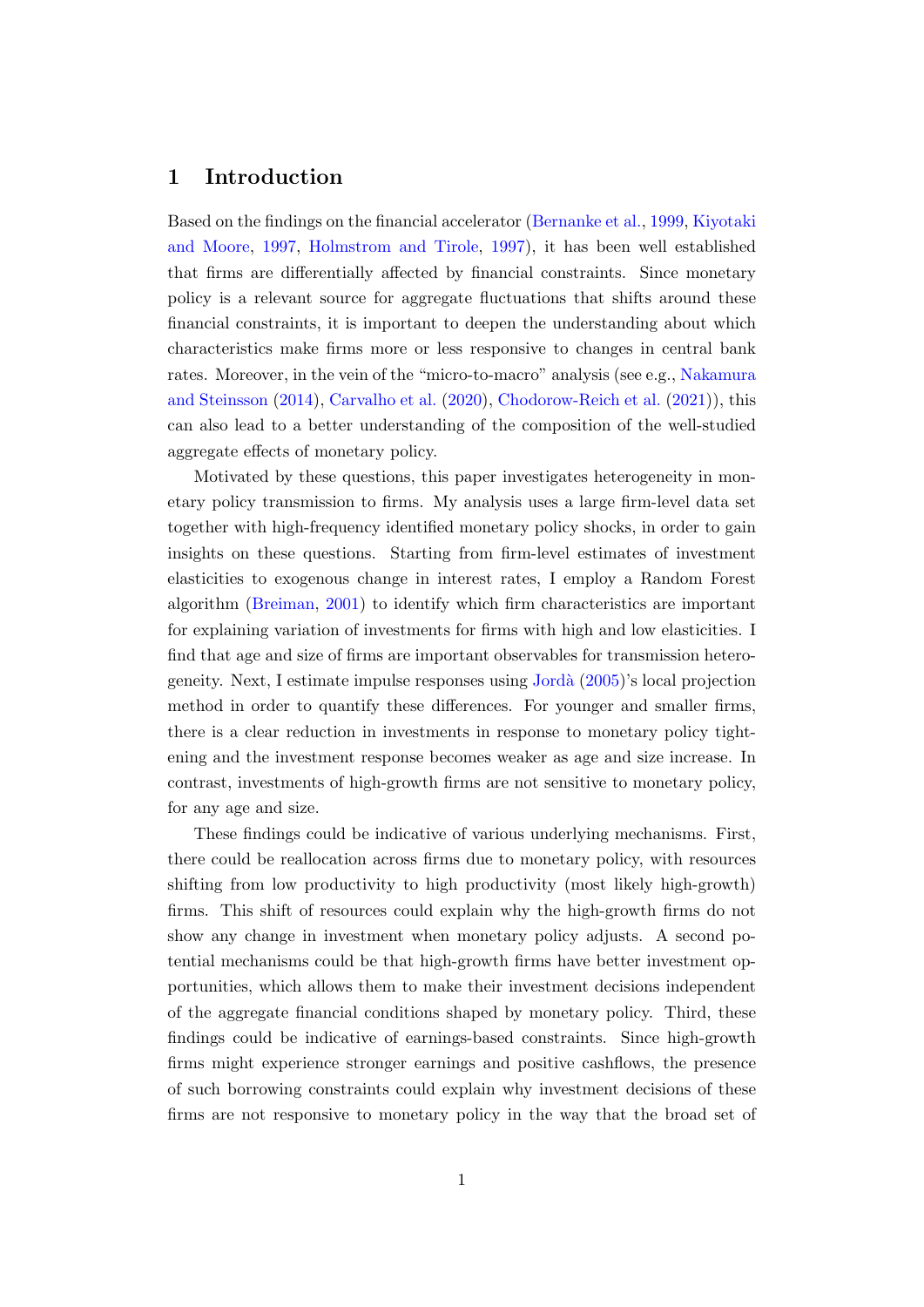firms is. In the continuation of the empirical analysis, I intend to identify which of these hypotheses most likely explains the results. Once this is established, I will develop a model of heterogeneous firms that can shed further light into the underlying mechanisms and transmission channels.

This paper is also informative about the challenges to monetary policy during the post-pandemic recovery for various reasons. First and foremost, it can contribute to the understanding of differences in transmission across firms and in particular for high-growth firms. These firms play an important role for the generation of employment over the business cycles as well as the accumulation of productivity and creation of innovation, which are crucial for long-term economic growth. In particular, the post-pandemic recovery will be accompanied by a stark shift in the monetary policy stance, from a long period of monetary policy stimulus to tightening of financial conditions. Against this background it appears highly relevant for policy makers to be aware of heterogeneous effects of their policies for this important group of firms. In addition, smaller private firms might face more difficulties in recovering from the economic downturn caused by the pandemic as they, e.g., have less stable and diverse access to sources of external finance. Since this project works with a data set that primarily includes such firms, the insights from the analysis can be especially relevant for understanding the responses of these particular firms to monetary policy.

Related literature. This paper provides additional insights for to two broad branches of the literature. First, it relates to previous studies that look at monetary policy transmission along different firm characteristics. For this purpose, various firm characteristics have been taken into account, such as firm age [\(Durante et al.,](#page-19-1) [2020,](#page-19-1) [Cloyne et al.,](#page-18-4) [2018\)](#page-18-4), size [\(Kashyap et al.,](#page-20-3) [1996,](#page-20-3) [Crouzet and Mehrotra,](#page-18-5) [2020\)](#page-18-5), bank dependence [\(Crouzet,](#page-18-6) [2021,](#page-18-6) [Holm-Hadulla](#page-19-2) and Thürwächter, [2021\)](#page-19-2) as well as balance sheet characteristics such as firm leverage and liquidity positions [\(Ottonello and Winberry,](#page-20-4) [2020,](#page-20-4) [Jeenas,](#page-20-5) [2019,](#page-20-5) [Auer et al.,](#page-18-7) [2021\)](#page-18-7). My paper adds to these findings in three ways. First, by employing a Random Forest algorithm, I take an agnostic data-driven approach to identifying the most important source for transmission heterogeneity across firms. Then, I further look into the subset of firms, which experiences highgrowth, which is a dimension of heterogeneity that has not been studied in the context of monetary policy. Moreover, my dataset consists of a very broad set of firms along the age and size distribution, and thus lends itself to further studying these high-growth firms, which are often young and small.

In addition, the paper also relates to studies of firm dynamism and the role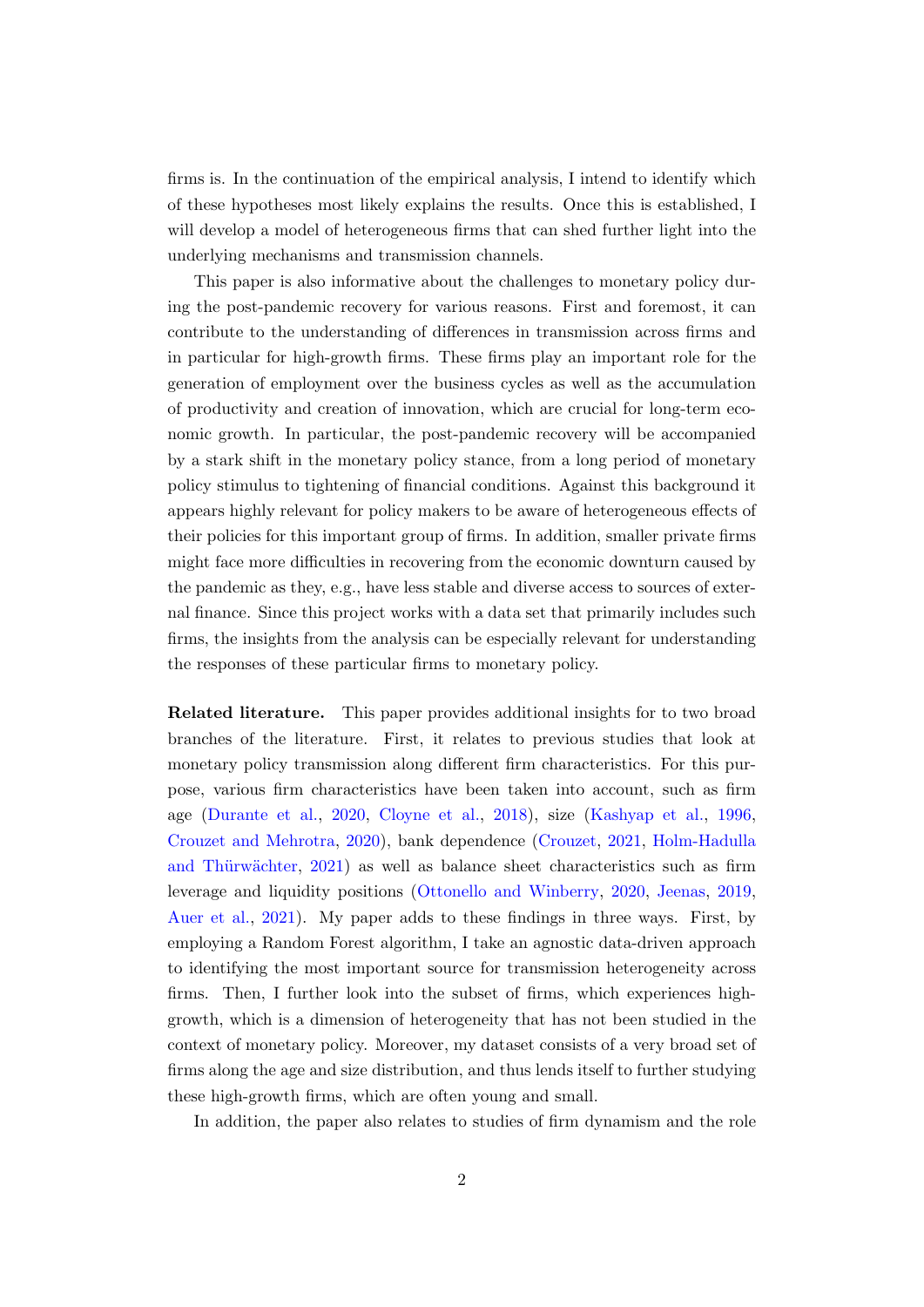of financial conditions (see, e.g., [Barlevy](#page-18-8) [\(2003\)](#page-18-8), [Huber](#page-19-3) [\(2018\)](#page-19-3), [Dinlersoz et al.](#page-19-4) [\(2019\)](#page-19-4), [Kochen](#page-20-6) [\(2022\)](#page-20-6)). As a novelty relative to these papers, my analysis focuses on monetary policy as a specific source of aggregate financial fluctuations.

The following Section [2](#page-3-0) describes the underlying firm-level data as well as the identification approach to monetary policy. Subsequently, Section [3](#page-6-0) lays out the empirical methods used and the results are presented in Section [4.](#page-9-0) I discuss potential mechanisms that could explain the findings in Section [5](#page-15-0) and Section [6](#page-16-0) concludes.

## <span id="page-3-0"></span>2 Data and identification

The first subsection [2.1](#page-3-1) presents some information on the firm-level data as well as key characteristics of the sample. Subsequently, subsection [2.2](#page-4-0) discusses the identification of exogenous monetary policy shocks and gives more details on the data used for identification in this paper.

## <span id="page-3-1"></span>2.1 Firm-level data

The firm-level data is from the Orbis database by Bureau van Dijk, which contains panel data of private and public firms. My sample consists of 8.4 million non-financial firms from ten euro area countries over the time period 1999 to 2018.[1](#page-0-0) The data frequency is annual and I observe the balance sheet and income statement as well as sector, age, number of employees and other firm characteristics. For the cleaning of the data, I closely follow the detailed guidance by [Kalemli-Ozcan et al.](#page-20-7)  $(2019)$  as well as some additional cleaning steps as outlined by [Durante et al.](#page-19-1) [\(2020\)](#page-19-1). Last, I perform manual data checks and cleaning along all variables for some of the largest and smallest observations in the sample.

Overall, the sample has a very good coverage of the aggregate economies and the distribution of firms by size is representative of the aggregate firm distribution. When summing up gross sales across all firms in the sample for each year, the coverage is larger than 60% for most countries and for some even as high as 80% (see Table A.1 in Appendix [A](#page-22-0) for the aggregated gross output shares across countries and time). In addition, the distribution of firms in terms of size by em-

<sup>&</sup>lt;sup>1</sup> The countries are Austria, Belgium, Germany, Greece, Spain, France, Finland, Italy, the Netherlands and Portugal. Combined they account for more than 95% of total euro area GDP. All countries have been members of the monetary union since 1999 except for Greece, which joined the euro area in 2001. The data is obtained from the recently launched Orbis Historical database, which contains the time series for each firm going back as far in time as possible. This overcomes earlier data limitations where Orbis data was only available for a fixed amount of years.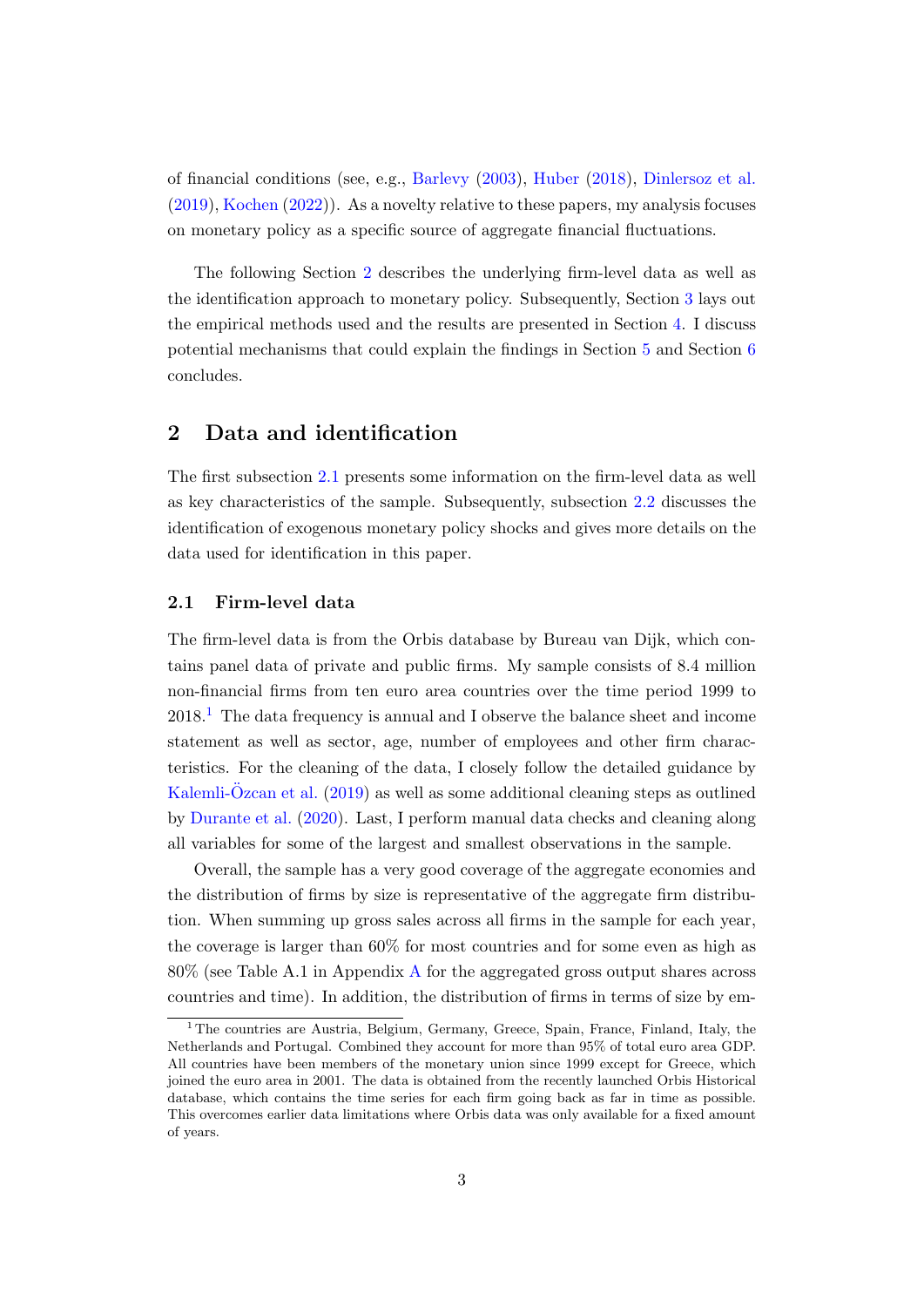ployment is close to the aggregate firm distribution in the respective countries. When calculating the share of firms in the Orbis sample that fall into a certain size bin and comparing that to the share of firms along size in the aggregate, we can see that these two line-up well with some variation across countries (see Figure A.1 in Appendix [A](#page-22-0) for details).

Table 1 shows some key summary statistics of the sample, which reveal three takeaways.[2](#page-0-0) First, the number of observations is very large. In particular, the balance sheet variables are available for most firms amounting to almost 64 million firm-year observations for total assets. Also, the income statement contains a lot of observations, here represented by gross sales, and the number of employees is available for more than half of the firm-year observations in the sample. Importantly, the date of corporation from which firm age is computed, is almost always available. Second, looking across the percentiles and up to the maximum observation, the distribution of firms is very wide. While the average firm has around 5 m $\epsilon$  in total assets and is around 14 years of age, the largest and oldest firm are significantly larger and older.<sup>[3](#page-0-0)</sup> Third, the majority of firms is relatively small and young. At the median, the firm size in terms of total assets is only around 0.3 m  $\epsilon$  and even at the 90th percentile, the size is only about 3.3 m $\epsilon$ . Similarly, the median firm is ten years old and the vast majority of firms is not more than 30 years old.

|                           | N          | Mean $p10$ |      | p50                          | <sub>p90</sub> | Max        |
|---------------------------|------------|------------|------|------------------------------|----------------|------------|
| Total assets $(m \infty)$ | 63,896,414 | 4.82       |      | $0.03 \quad 0.29 \quad 3.26$ |                | 245,847.83 |
| Gross sales $(m \infty)$  | 42,975,016 | 4.92       | 0.02 | $0.34$ 4.15                  |                | 154,587.80 |
| Number of employees       | 34,099,300 | 20.56      |      | 4                            | -30            | 323,298    |
| Firm age                  | 63,837,091 | 13.59      | 2    | 10                           | 29             | 901        |

Table 1: Summary statistics.

Note: Total assets and gross sales have been deflated using the GDP deflator of the respective country with base year 2015.

#### <span id="page-4-0"></span>2.2 Monetary policy shocks and identification

The monetary policy shocks are identified using high-frequency surprises in short-term interest rates around Governing Council meetings (e.g., [Kuttner](#page-20-8) [\(2001\)](#page-20-8), [Gertler and Karadi](#page-19-5) [\(2015\)](#page-19-5), [Nakamura and Steinsson](#page-20-9) [\(2018\)](#page-20-9), [Altavilla](#page-18-9) [et al.](#page-18-9) [\(2019\)](#page-18-9) as well as [Ramey](#page-21-0) [\(2016\)](#page-21-0) for a discussion on this identification

<sup>&</sup>lt;sup>2</sup>In Appendix [A,](#page-22-0) I specify all firm-level as well as macro-level data series and their transformation, where applicable, for the analysis in this paper.

<sup>&</sup>lt;sup>3</sup> The oldest firm in the sample is indeed older than 900 years. This is a German brewery, based in Bavaria, that is operating in the tradition of an old monastery.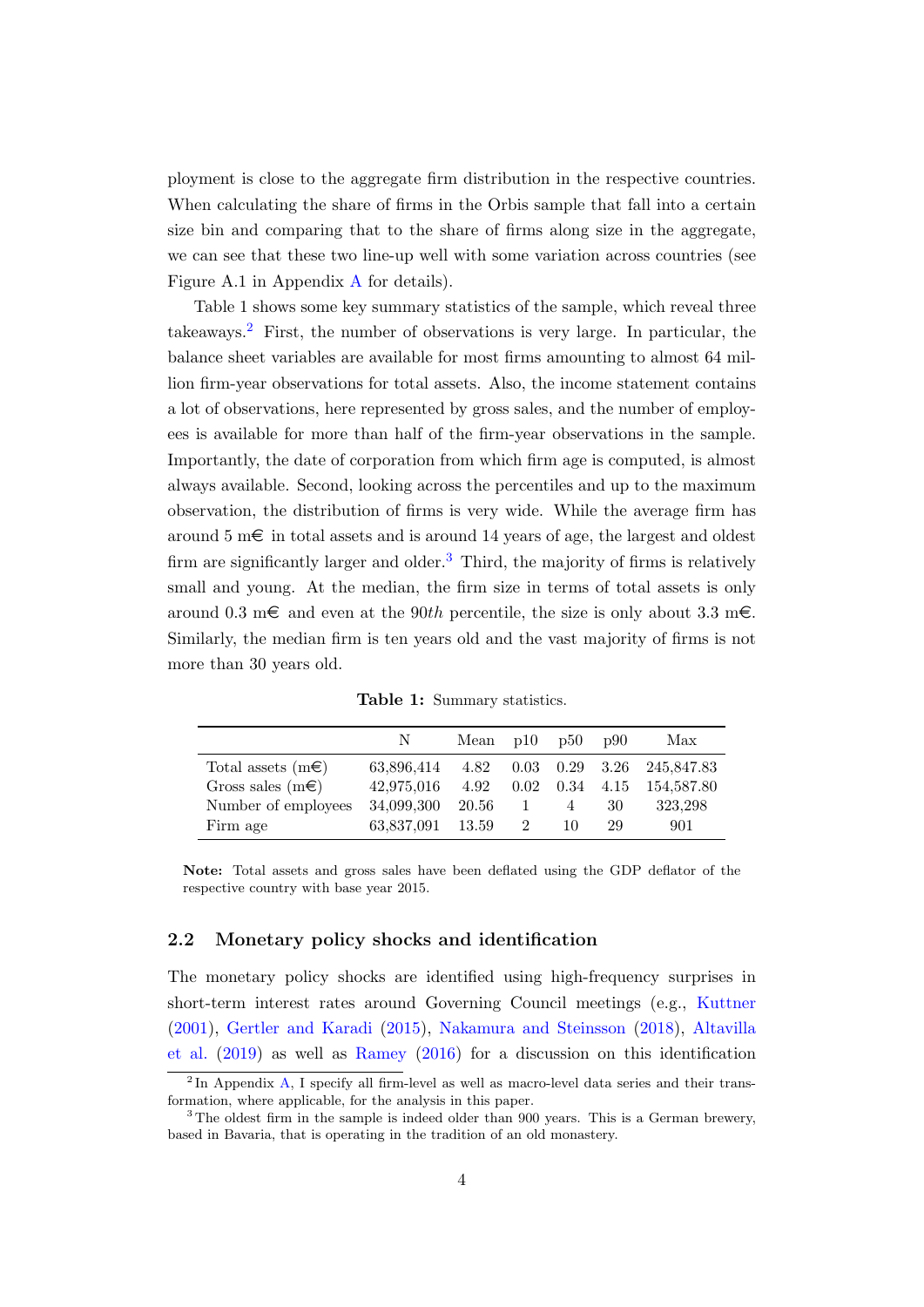approach). The identifying assumption is that changes in interest rates over a narrow window around the policy decision are solely attributed to monetary policy and not reflective of changes in aggregate conditions. I obtain the intraday surprises for the meetings of the ECB Governing Council from the Euro Area Monetary Policy Event-Study Database (EA-MPD), provided by [Altavilla et al.](#page-18-9)  $(2019).<sup>4</sup>$  $(2019).<sup>4</sup>$  $(2019).<sup>4</sup>$  $(2019).<sup>4</sup>$  In my analysis, I consider the surprises in the 3-month OIS calculated over the entire event window, i.e., from before the press release to after the press conference.

Following [Jarocinski and Karadi](#page-19-6) [\(2020\)](#page-19-6), I use only surprises from events where interest rates and stock prices move in opposite directions.<sup>[5](#page-0-0)</sup> This way, it is possible to distinguish two different types of policy surprises that markets may infer from the Governing Council meeting and subsequent communication during the press conference. The classic monetary policy shock is one where an increase in the interest rate is accompanied by a fall in stock prices since the tighter policy stance is expected to lower output and thus company valuations going forward. In contrast, a so-called "information shock" is one where market participants assume that the change in the interest rate is due to the fact that policy makers possesses superior information over the economic outlook. In this vein, an interest rate increase could be a signal about benign expectations by policy makers, which in turn lead to an upward revision of stock prices.

Figure 1 shows all surprises in the 3-month OIS rate plotted against the concurrent changes in the stock market index. In accordance with the previous elaborations, my analysis considers only events where the two asset prices have a negative correlation, namely those located in the second and the forth quadrant. To match the firm-level data I aggregate the surprises to the annual frequency. In order to validate the aggregation of the shocks, I follow [Holm et al.](#page-19-7) [\(2021\)](#page-19-7) and compare IRFs to macro variables that are available on the monthly and the annual frequency. This exercise confirms both the magnitude and dynamics of transmission across frequencies. As a robustness exercise, I confirm that my findings hold through when using time-weighted shocks (see subsection  $4.4$ ).<sup>[6](#page-0-0)</sup>

<sup>&</sup>lt;sup>4</sup> The database is updated regularly and can be downloaded via [https://www.ecb.europa.](https://www.ecb.europa.eu/pub/pdf/annex/Dataset_EA-MPD.xlsx) [eu/pub/pdf/annex/Dataset\\_EA-MPD.xlsx](https://www.ecb.europa.eu/pub/pdf/annex/Dataset_EA-MPD.xlsx).

<sup>&</sup>lt;sup>5</sup> Other examples of papers that look at the distinction between these two types of central bank surprises are [Andrade and Ferroni](#page-18-10) [\(2021\)](#page-18-10) for the euro area and [Nakamura and Steinsson](#page-20-9) [\(2018\)](#page-20-9) for the U.S.

 $6$  Figure [B](#page-25-0).1 in Appendix B shows a time series plot of all the shocks considered in the paper.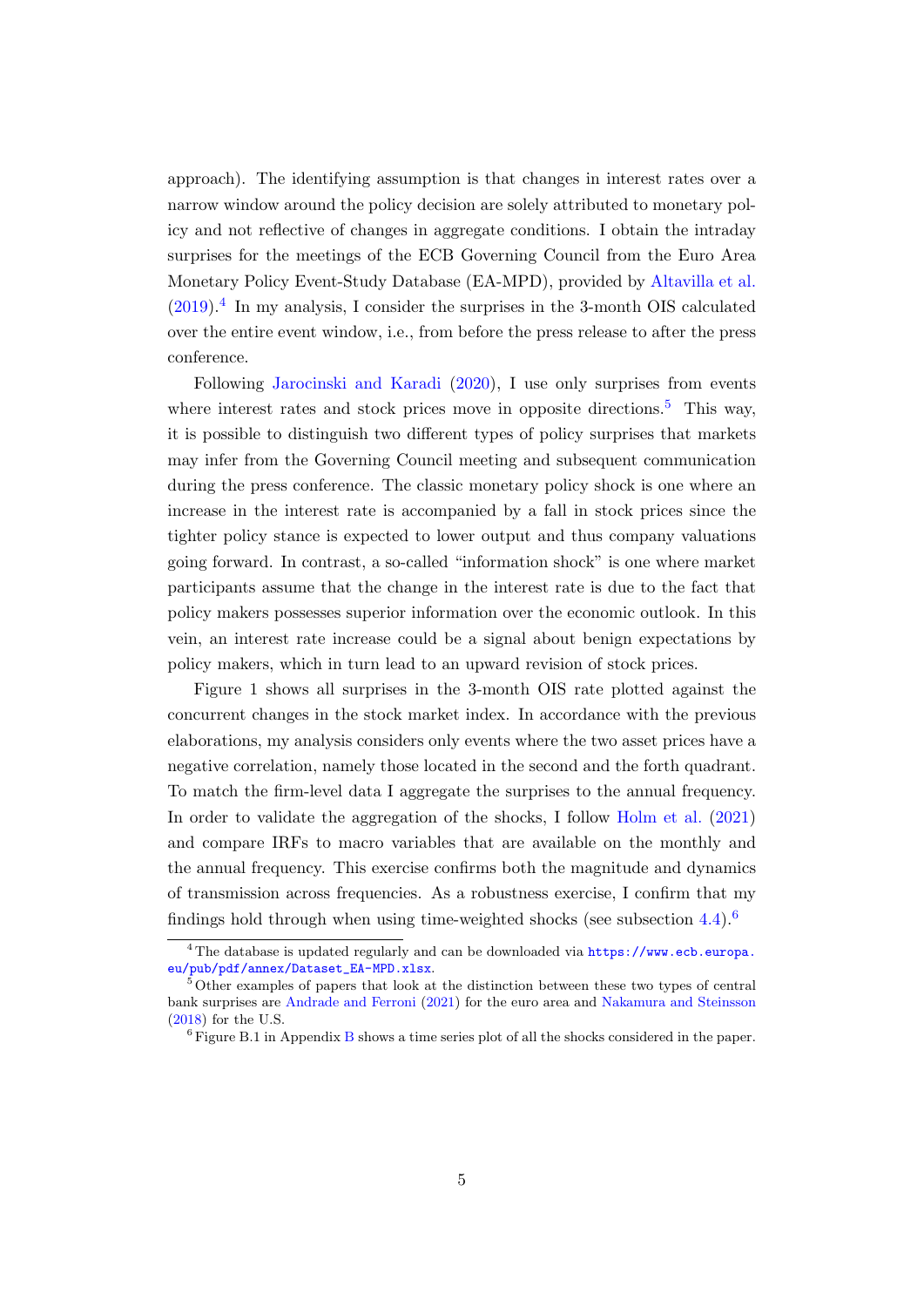

Figure 1. Stock price and policy rate surprises.

Note: Surprises marked with a cross (first and third quadrant) are referred to as information shocks and surprises marked with a diamond (second and forth quadrant) are the pure monetary policy shocks.

## <span id="page-6-0"></span>3 Empirical methodology

The empirical analysis proceeds in three steps. First, I estimate firm-level investment elasticities to exogenous changes in monetary policy (subsection [3.1\)](#page-6-1). Second, a Random Forest algorithm is employed to identify the relevant firm characteristics for differences in investments for firms of high and low sensitivity (subsection [3.2\)](#page-7-0). Last, subsection [3.3](#page-7-1) describes how the dynamic response to monetary policy shocks across different groups of firms is estimated.

#### <span id="page-6-1"></span>3.1 Investment elasticities

I estimate investment elasticities by running firm-by-firm regressions as given in equation [\(1\)](#page-6-2)

<span id="page-6-2"></span>
$$
\Delta_h Y_{i,t+h} = \alpha_{i,h} + \beta_{i,h} shock_t^{MP} + \Gamma'_{i,1} X_{t-1} + v_{i,t+h}
$$
\n(1)

where the dependent variable is defined as  $\Delta_h Y_{i,t+h} = \left(\frac{TFAS_{t+h}-TFAS_{t-1}}{TFAS_{t-1}}\right)$  $TFAS_{t-1}$ ) and measures cumulative investment in total fixed assets (TFAS) over h-periods.  $\alpha_{i,h}$ is an intercept and  $X_{t-1}$  is a vector of lagged macro-level controls, comprised of real GDP growth of the country where firm  $i$  is located and the short-term riskfree rate. The regression coefficient  $\hat{\beta}_{i,h}$  measures the elasticity of investment of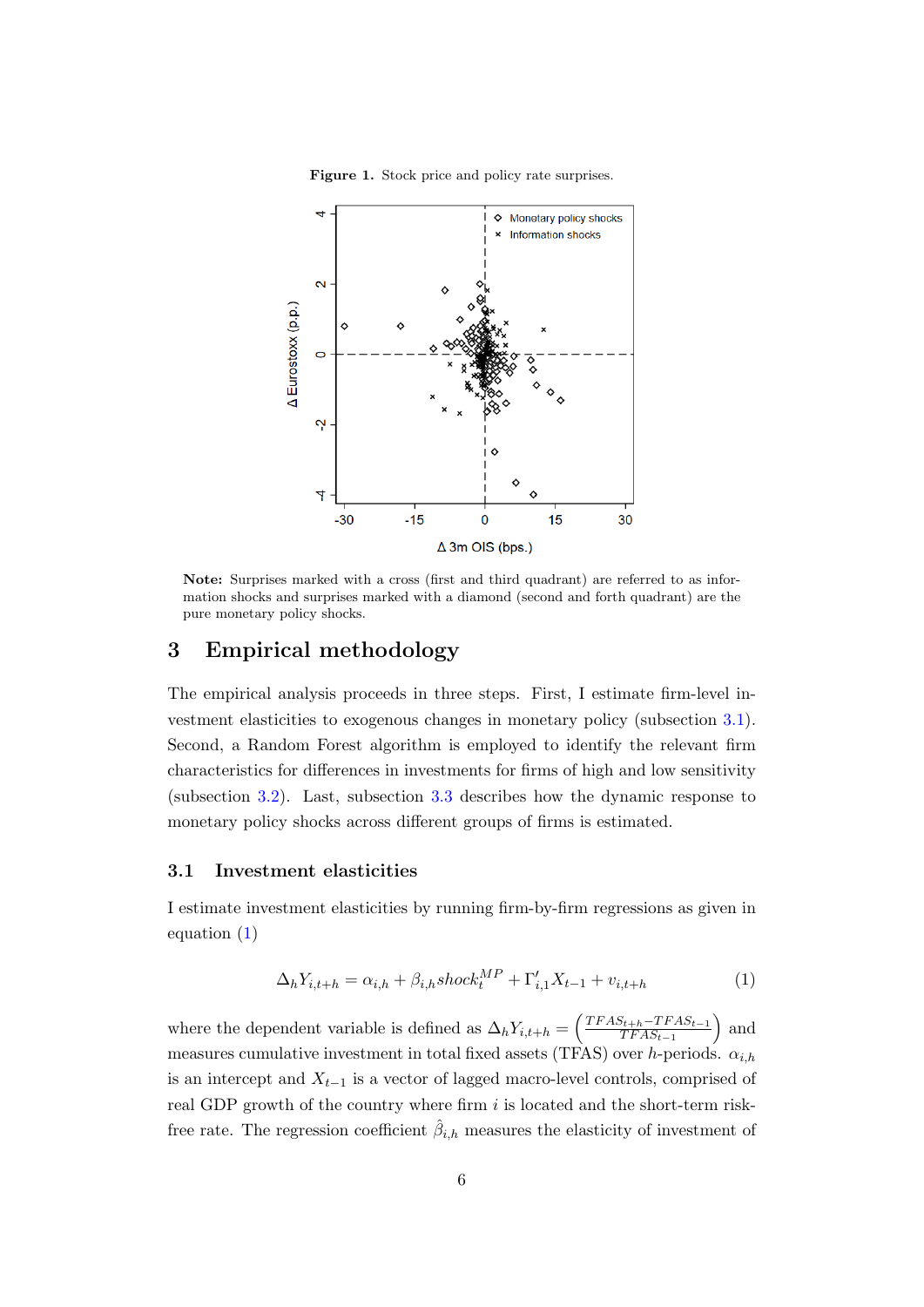firm  $i$  to changes in monetary policy.

#### <span id="page-7-0"></span>3.2 Random Forest

In order to establish which observables explain differences in  $\hat{\beta}_{i,h}$  across firms, I resort to an agnostic data-driven procedure and employ a Random Forest. The aim of the algorithm is to identify sample splits along which the variation in the outcome variable is maximised. Since the elasticities  $\hat{\beta}_{i,h}$  are estimated from variation along the time-dimension, which is at most twenty years, they turn out rather noisy and their numerical values may be interpreted with caution. Hence, instead of using  $\hat{\beta}_{i,h}$  as the outcome variable in the algorithm, I proceed in a more indirect way. First, I group firms into two groups, low and high elasticity firms, based on  $\hat{\beta}_{i,h}$ . Then, I run the Random Forest with the actual cumulative investment as an outcome variable for both groups and compare which of the potential explanatory variables are more important in one and less important in the other group. As an input to the algorithm, I define a set of 25 potential firm characteristics (size, sector, age, debt structure, capital structure, profitability, growth etc.) that could explain differences in transmission across firms. They are listed in Appendix [C.](#page-25-1) The outcome of the algorithm is a relative ranking of the importance of these characteristics in explaining the outcome variability.

Importantly, this procedure has two key advantages. First, it allows for nonlinearities between outcome and regressors as well as among regressors, which appear important when studying the transmission mechanism of monetary policy. Second, it does not suffer from the otherwise occurring statistical issues from multiple hypotheses testing. A stylised example of the procedure of the Random Forest is illustrated and discussed in Appendix [C.](#page-25-1)

#### <span id="page-7-1"></span>3.3 Impulse responses

This subsection presents the regression specifications used to derive impulse responses. First, the estimation of the average effect is discussed and subsequently, I present the extension of that baseline regression to estimate heterogeneous responses along different firm characteristics.

Average effect. I estimate impulse response functions (IRFs) using Jordà [\(2005\)](#page-20-2)'s local projections method as specified in equation [\(2\)](#page-7-2).

<span id="page-7-2"></span>
$$
\Delta_h Y_{i,t+h} = \alpha_{i,h} + \beta_h shock_t^{MP} + \Gamma'_{1,h} X_{i,t-1} + \Gamma'_{2,h} \bar{X}_t + \Gamma'_{3,h} \tilde{X}_{t-1} + \epsilon_{i,t+h} \quad (2)
$$

As in the estimations of elasticities from equation  $(1)$ , the outcome variable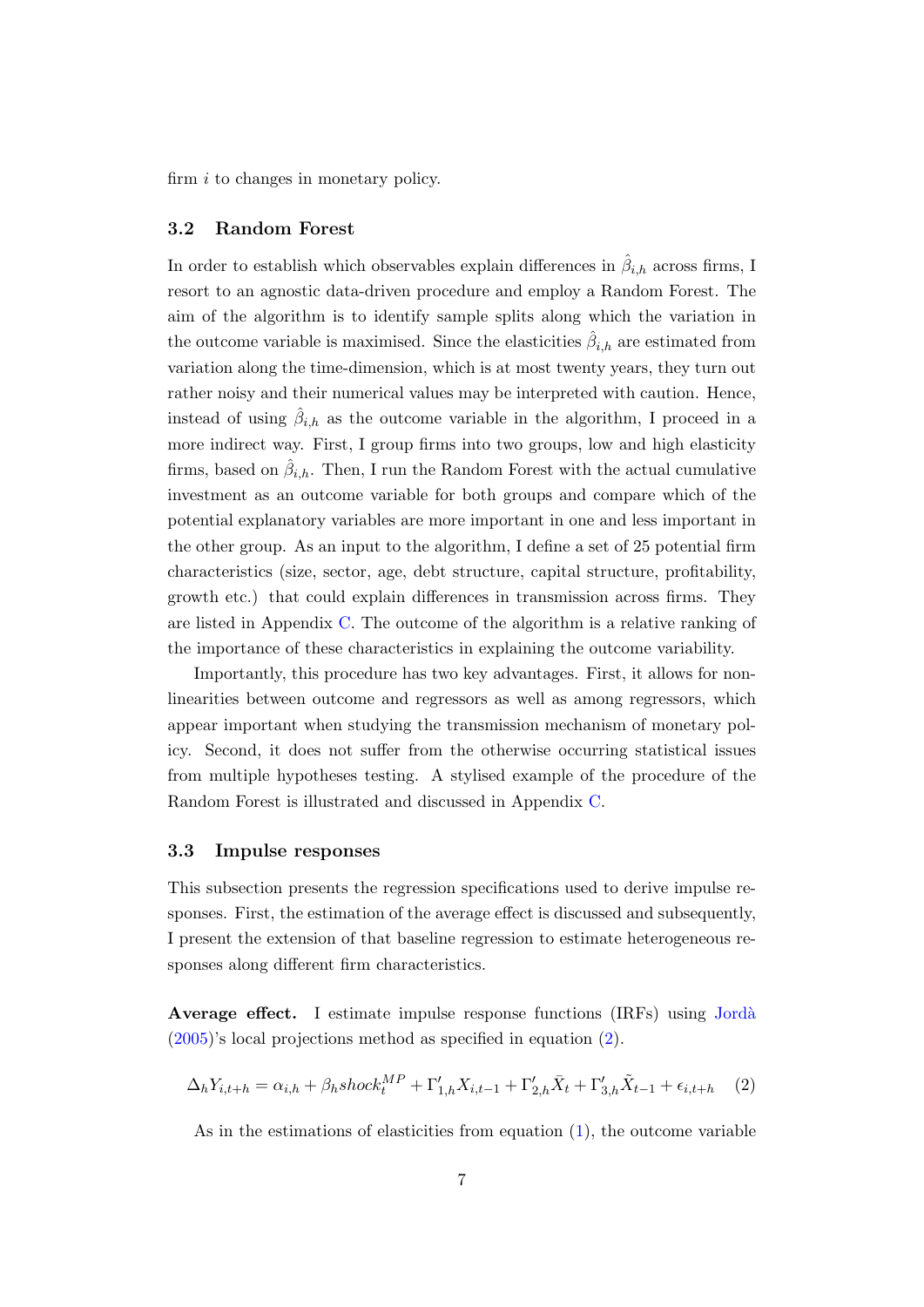is investments defined as cumulative changes in total fixed assets. Since this is now estimated on the panel,  $\alpha_{i,h}$  is a firm fixed effect and  $X_{i,t-1}$  includes lagged firm controls in addition to the macro-level controls captured by  $\bar{X}_t$  and  $\tilde{X}_{t-1}$ . Following [Ottonello and Winberry](#page-20-4) [\(2020\)](#page-20-4), the firm-level controls are the lagged sales growth, firm size, measured by the log of total assets, and the ratio of current assets to total assets. The vector of current macro control variables comprises of real GDP growth and inflation, measured as growth in the GDP deflator, both at the country level and the euro area level. In addition to these variables, the lagged macro controls also contain the short-term risk-free interest rate. The sequence of  $\hat{\beta}_h$  coefficients yields the IRF along  $h$ . Last, the estimations use [Driscoll and Kraay](#page-19-8) [\(1998\)](#page-19-8) standard errors, which allow for serial correlation, which is inherent to LPs, as well as spacial dependence across firms.

**Transmission across groups.** The baseline equation  $(2)$  can easily be extended to take into account differences in transmission across firm groups, as shown in equation [\(3\)](#page-8-0).

<span id="page-8-0"></span>
$$
\Delta_h Y_{i,t+h} = \alpha_{i,h} + \sum_{g=1}^G \beta_{g,h} \mathbb{1} \left[ Z_{i,t} \in g \right] \operatorname{shock}_t^{MP} + \sum_{g=1}^G \alpha_{g,h} \mathbb{1} \left[ Z_{i,t} \in g \right] + \Gamma'_{1,h} X_{i,t-1} + \Gamma'_{2,h} \bar{X}_t + \Gamma'_{3,h} \tilde{X}_{t-1} + \epsilon_{i,t+h}
$$
\n(3)

By including an indicator function  $Z_{i,t}$  as well as its interaction with the MP shock, the intercept and the slope of the response are allowed to vary across groups g. The firm-level and macro controls  $X_{i,t-1}$ ,  $\bar{X}_t$  and  $\tilde{X}_{t-1}$  are as specified before.

For both age and size, I specify two groups and estimate [\(3\)](#page-8-0) for each of the groups separately.<sup>[7](#page-0-0)</sup> With regard to age, I classify firms into being "young" (age  $\leq$  15) or "mature" (age  $>$  15), which is in line with [Cloyne et al.](#page-18-4) [\(2018\)](#page-18-4). In terms of size, the two groups are "small- and medium-sized enterprises (SME)" (total assets  $\leq 35$  m $\epsilon$ ) and "large" (total assets  $> 35$  m $\epsilon$ ).

In addition to age and size, I also take into account whether a firm experiences high-growth. Specifically, I declare a firm-year observation to be of a high-growth firm if the three-year average for the years prior to the monetary policy shock (periods  $t - 3$  to  $t - 1$ ) for any of gross sales, employment or total fixed assets, is larger than 20%.

<sup>7</sup> Alternatively, one could specify the regression such that one group constitutes the baseline and the other estimates are expressed relative to that. In estimating the regression group-bygroup, I follow the main specification by [Cloyne et al.](#page-18-4) [\(2018\)](#page-18-4). Yet, the authors conclude that the alternative does not yield different results in their application.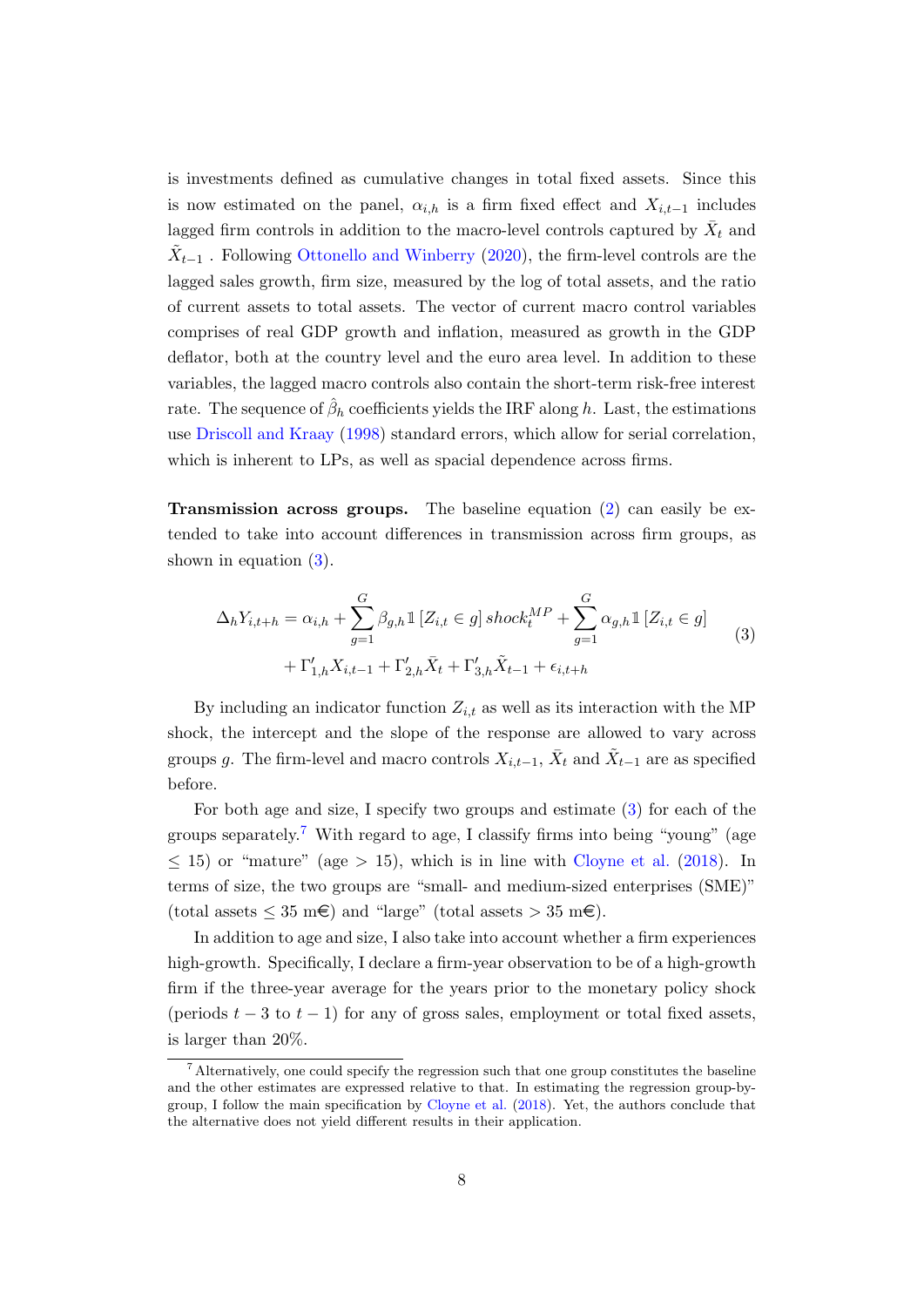## <span id="page-9-0"></span>4 Results

The first subsection [4.1](#page-9-1) presents the findings from the Random Forest. Subsequently, I discuss the dynamic response of investment to an exogenous change in monetary policy for the average firm [\(4.2\)](#page-10-0) followed by heterogeneity in transmission for different firm groups [\(4.3\)](#page-11-0). In a last step, results in subsection [4.4](#page-14-0) confirm the stability of the key results for different robustness exercises.

#### <span id="page-9-1"></span>4.1 Relevant dimension of heterogeneity

The results of the Random Forest reveal that age and size appear to be more important for explaining investment variability for firms that have a relatively higher elasticity to monetary policy. This finding is derived by comparing the variable importance of potential explanatory variables with respect to investments across the firms that exhibit a high investment elasticity to monetary policy and those with low sensitivity. Firms are split into high and low sensitivity firms based on their investment elasticity to monetary policy estimated by  $\hat{\beta}_{i,h}$  from the regression specified in equation [\(1\)](#page-6-2).<sup>[8](#page-0-0)</sup> In order to take into account that monetary policy may take time to fully transmit to the real economy, the outcome variable considered is the cumulative change in cumulative change in total fixed assets between period  $t-1$  and  $t+3$ , which corresponds to the trough in the dynamic response.

Figure [2](#page-10-1) shows the five most important characteristics for these two groups of firms, which happen to coincide (the relative importance for all 25 explanatory variables considered can be found in Figure C.2 in Appendix [C\)](#page-25-1).<sup>[9](#page-0-0)</sup> Each of the bars is expressed relative to the most important variable, which is normalized to one, within each of the two groups. The three most important variable, the share of fixed assets and current assets as well as previous investment, are of relatively equal importance for both high and low sensitivity firms. In contrast, age and size appear to play a larger role for explaining investment variability for high sensitivity firms relative to low sensitivity firms. In the next step of the analysis, I build on this insight and estimate impulse responses for different firm groups in order to quantify differences in transmission.

<sup>&</sup>lt;sup>8</sup> The split is performed along the median across  $\hat{\beta}_{i,h}$  estimates. Estimates that are not statistically significant at the 10% significance level are set to zero.

<sup>&</sup>lt;sup>9</sup> Since the algorithm takes a long time to run for very large data sets, I repeatedly draw a random subsample of 5% of the entire sample and run the Random Forest several times. I can confirm that the variable importance across these draws of firms are highly consistent.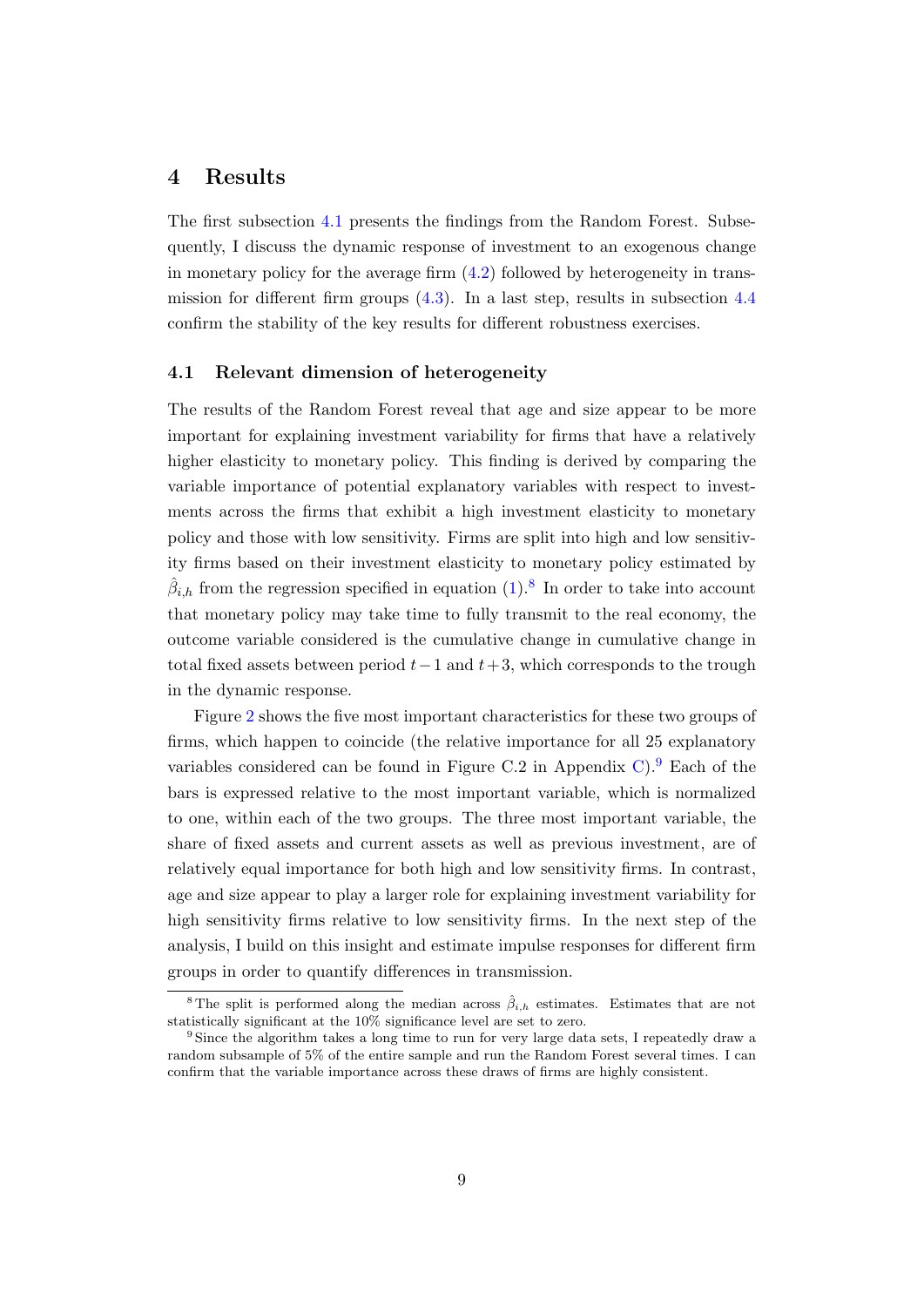<span id="page-10-1"></span>

Figure 2. Variable importance of investment.

Note: The split of high vs. low sensitivity firms is based on the investment elasticities to monetary policy estimated by  $\hat{\beta}_{i,h}$  from the regression of [\(1\)](#page-6-2). The dependent variable used for the Random Forest algorithm is the cumulative change in total fixed assets between period  $t - 1$  and  $t + 3$ . All explanatory variables are lagged by one period. Fixed assets and current assets are expressed in percent of total assets. Investments for period  $t - 1$ are the investment in total fixed assets from period  $t - 2$  to  $t - 1$ . Size is measured based on total assets.

#### <span id="page-10-0"></span>4.2 Average investment response

Figure [3](#page-11-1) shows the IRF to a 25bps monetary policy tightening shock (interest rate increase) for the average firm in the sample. The transmission materializes with a time lag, showing a statistical significant decline after two years and a trough of −5% three years after the shock. The magnitude of the effect appears reasonable both in comparison to aggregate effects as well as micro-level estimates. It is larger than the usual fall in GDP (see, e.g., the collection of es-timates in [Ramey](#page-21-0)  $(2016)$ , which is to be expected as investments are the most volatile component of GDP. In addition, the reduction is larger than the aggregate fall in investment, which I estimate to be as high as  $-3\%$ . Again, this is expected since the average firm is rather small and young (as seen in Table 1) and these firms tend to be more sensitive to aggregate fluctuations. Moreover, aggregate investments include investments by the public sector and households as well as investments in intangible capital. In particular public investments are less volatile than those of the corporate sector, which is again in line with the differences in magnitudes in transmission. In comparison to firm-level responses of investments to monetary policy shocks my estimate lies also well in line with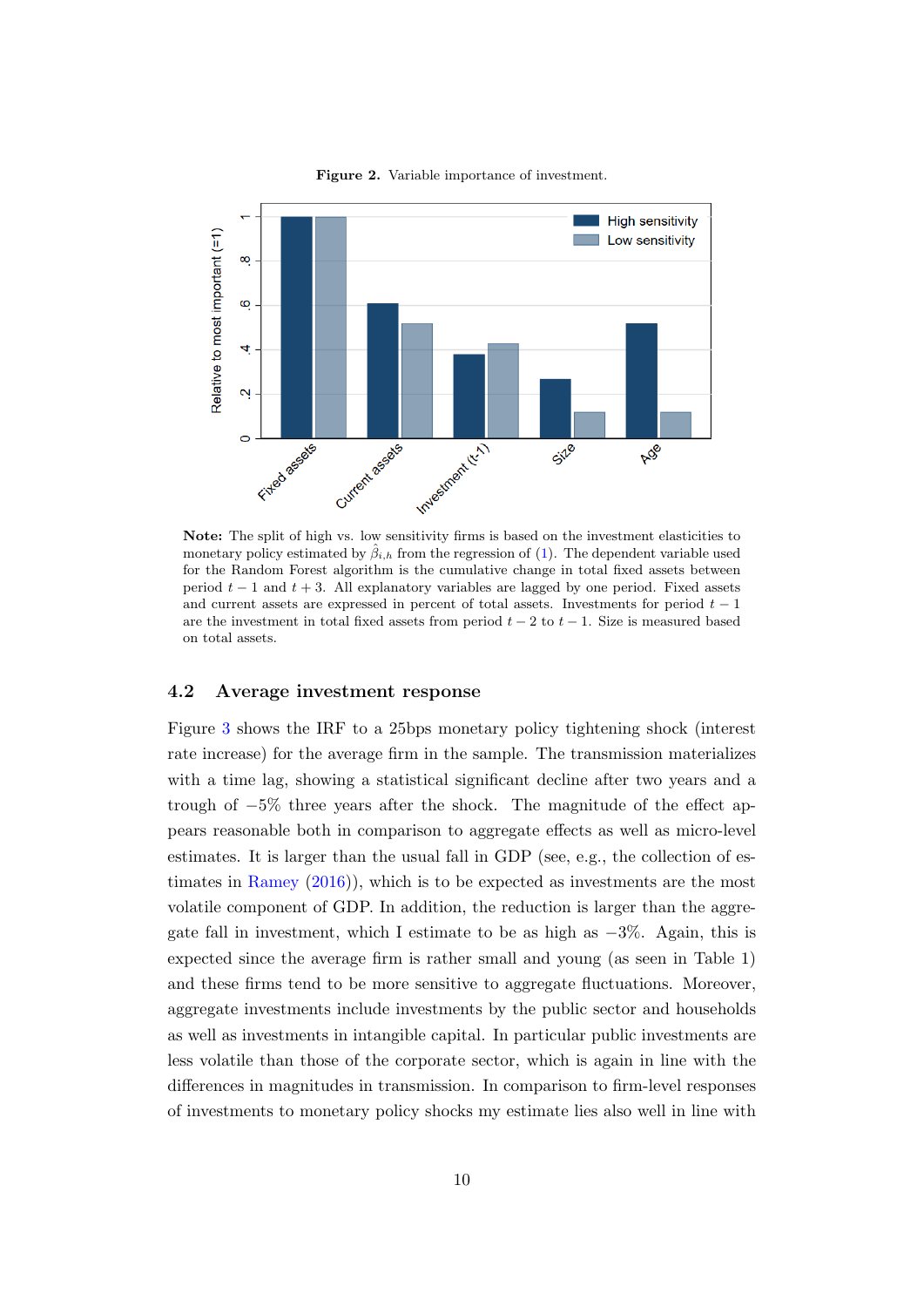previous findings. The magnitude is very close to the average investment responses estimated by [Crouzet](#page-18-6) [\(2021\)](#page-18-6) and [Cloyne et al.](#page-18-4) [\(2018\)](#page-18-4), who obtain an average trough effect of investments of  $-4.8\%$  and  $-6.5\%$  respectively.

<span id="page-11-1"></span>

Figure 3. Average investment response.

Note: Figure [3](#page-11-1) shows the IRF to a 25bps MP tightening shock from the local projections as specified in equation [\(2\)](#page-7-2) of the sample average where  $\Delta_h Y_{i,t+h}$  is the cumulative change in total fixed assets between period  $t - 1$  and projection horizon  $t + h$ . The dashed line is the 90% confidence interval using [Driscoll and Kraay](#page-19-8) [\(1998\)](#page-19-8) standard errors.

### <span id="page-11-0"></span>4.3 Heterogeneity in transmission

Firm age and size. The IRFs across firm age and size reveal that the sensitivity of investment to monetary policy declines as age and size increase. The investment response after three years  $(h = 3)$  across groups is presented in Figure [4.](#page-12-0) At the left, the average response, corresponding to estimated response after three years in Figure [3,](#page-11-1) is shown. In addition, the blue lines with a star-shaped marker are the responses for different age groups and the red lines with round markers for size groups respectively.

Both younger and smaller firms respond similarly to the average firm, with a point estimate close to  $-5\%$ . In contrast, the transmission to older and large firms is smaller and the confidence intervals widen. When looking at an additional subgroup across age, namely firms of age older than 30 years, the point estimate becomes insignificant and equally, the response of large firms is statistically not distinguishable from zero. When comparing the point estimates of young and old as well as SME and large firms, I can further reject the hypothesis that the estimates are the same. Hence, we can conclude from these estimations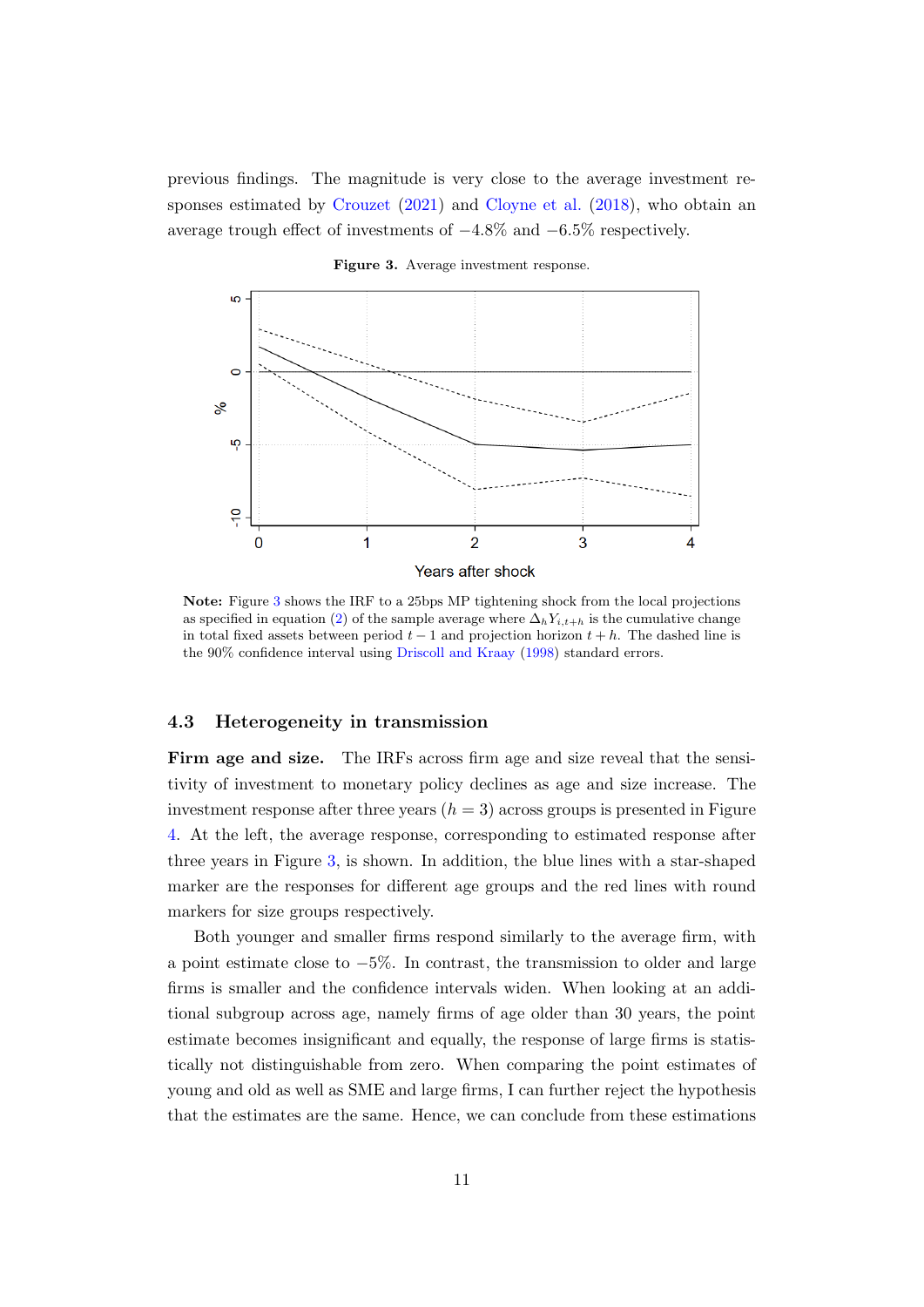that investments of younger and smaller firms are more responsive to changes in monetary policy.

These findings are in line with results from the related literature. For example, in the early work on the financial accelerator mechanisms, [Gertler and](#page-19-9) [Gilchrist](#page-19-9) [\(1994\)](#page-19-9) find that small manufacturing firms are more responsive to changes in interest rates than large manufacturing firms. Similarly, differential transmission along size has been confirmed by [Kashyap et al.](#page-20-3) [\(1996\)](#page-20-3) in work on the bank lending channel of monetary policy. A more recent paper, that looks at monetary policy transmission across firm age, [Cloyne et al.](#page-18-4) [\(2018\)](#page-18-4) document that younger firms are more responsive to monetary policy.

<span id="page-12-0"></span>

**Figure 4.** Investment response across age and size  $(h = 3)$ .

Note: Figure [4](#page-12-0) shows the IRF for the average as well as firm groups as in equations [\(2\)](#page-7-2) and [\(3\)](#page-8-0) respectively where  $\Delta_h Y_{i,t+h}$  is the cumulative change in total fixed assets between period  $t-1$  and projection horizon  $t+h$ . The projection horizon is  $h=3$ , which corresponds to the trough in the dynamic response. The specification of firm groups is  $G_{age} \in \{g_1: \text{ young } \leq 15 \text{ years}, g_2: \text{ mature } > 15 \text{ years}, g_3: \text{ old } > 30 \text{ years} \}$  and  $G_{size} \in$  ${q_1: \text{SME } \leq 35 \text{m} \in , q_2: \text{large } > 35 \text{m} \in }.$  The error bands are the 90% confidence interval using [Driscoll and Kraay](#page-19-8) [\(1998\)](#page-19-8) standard errors.

High-growth firms. Based on this finding, it appears interesting to further consider to what extend there may be differences in transmission to firms that are experiencing high-growth. These firms are often young and have not yet reached their optimal scale. At the same time, they are very important for the aggregate economy since they significantly contribute to job creation and spur innovation (e.g., [Decker et al.](#page-18-11) [\(2014\)](#page-18-11)). Hence, as an additional characteristic, I consider whether a firm experiences high growth or invests a lot, which is defined as average growth in employment, gross sales or fixed assets over three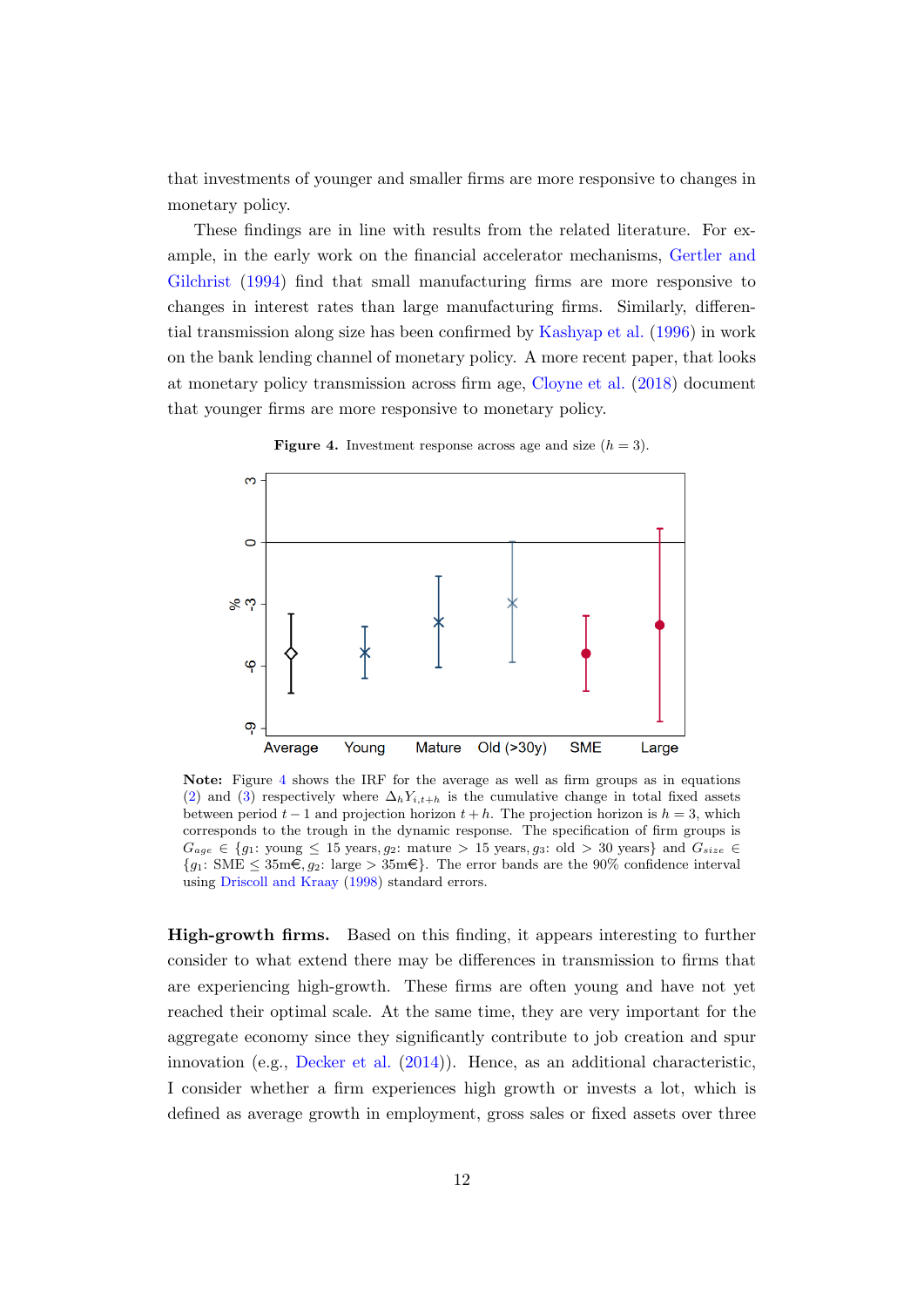years prior to the monetary policy shock, exceeding 20%. In addition, I look at the combination of high-growth firms with the groups of age and size specified earlier, so to see whether there are any differences in transmission of this subset of firms along the age and size dimension.

The response of this subgroup of firms at the average as well as across age and size groups is shown in the dashed lines of Figure [5.](#page-14-1) Clearly, these firms are insensitive to changes in rates, both on average as well as across size and age, which is in contrast to the previously discussed findings. The point estimates line up closely on the zero line and the confidence intervals are very wide.<sup>[10](#page-0-0)</sup> Therefore, I conclude that high-growth firms do not respond to changes in monetary policy, regardless of age and size.

The finding that firms which experience high growth are not responsive to monetary policy is in contrast with findings from the previous literature. To the extend that expanding firms are more likely to face binding financial constraints it would be expected that these firms are more responsive to changes in aggregate financial conditions brought about by monetary policy (see, e.g., [Barlevy](#page-18-8) [\(2003\)](#page-18-8), [Davis and Haltiwanger](#page-18-12) [\(2019\)](#page-18-12), [Dinlersoz et al.](#page-19-4) [\(2019\)](#page-19-4)). Interestingly, in his work [Huber](#page-19-3) [\(2018\)](#page-19-3) finds that a plausibly exogenous lending cut for a large German bank affected in particular firms with high innovation activity, which presumably would be firms experiencing higher growth. Hence, there seems to be a peculiar tension in the findings I present for the subset of high-growth firms vis- $\grave{a}$ -vis previous work, which appears worth exploring further.

 $10$  Given the large dataset, these additional group splits lead to a sizeable amount of observations, such that the insignificant results are not due to low statistical power.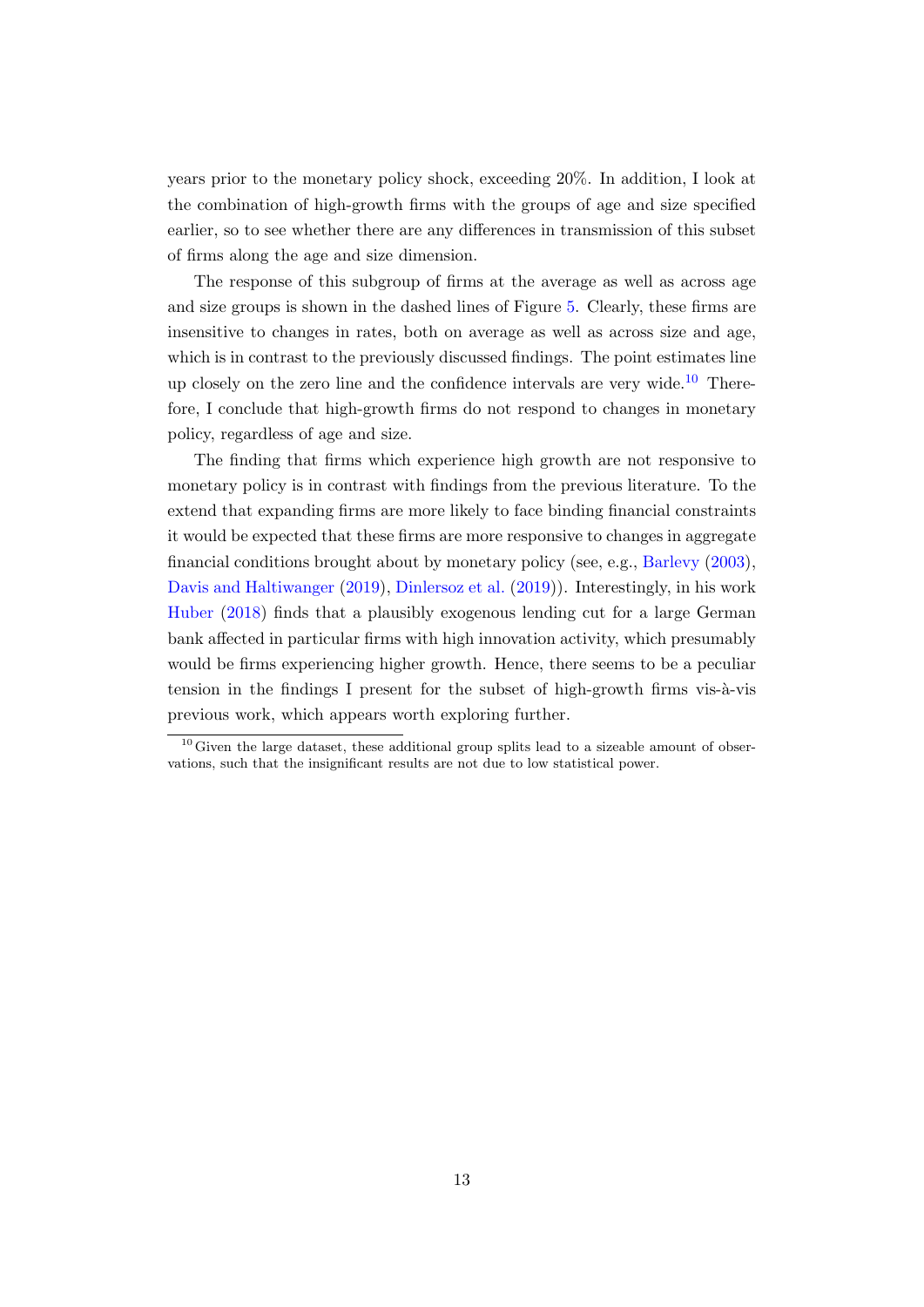

<span id="page-14-1"></span>Figure 5. Investment response of all firms and subset of high-growth firms across age and size  $(h = 3)$ .

Note: Figure [4](#page-12-0) shows the IRF for the average as well as firm groups as in equations [\(2\)](#page-7-2) and [\(3\)](#page-8-0) respectively where  $\Delta_h Y_{i,t+h}$  is the cumulative change in total fixed assets between period  $t - 1$  and projection horizon  $t + h$ . The projection horizon is  $h = 3$ , which corresponds to the trough in the dynamic response. The specification of firm groups is  $G_{HG} \in \{q_1: \text{ three-year average employment growth or sales growth or investing } > 20\% \},$  $G_{age} \in \{g_1: \text{ young } \leq 15 \text{ years}, g_2: \text{ mature } > 15 \text{ years}, g_3: \text{ old } > 30 \text{ years}\}\$  and  $G_{size} \in$  ${g_1: \text{SME } \leq 35 \text{m} \in, g_2: \text{large } > 35 \text{m} \in}$  as well as the respective combinations of groups. The solid line shows the response of all firms (including additional age and size bins) and the dashed lines are the responses of the subsample of high-growth firms (including additional age and size bins). The error bands are the 90% confidence interval using [Driscoll and Kraay](#page-19-8) [\(1998\)](#page-19-8) standard errors.

#### <span id="page-14-0"></span>4.4 Robustness

In the following, a series of robustness exercises for the empirical findings is presented. For all these additional estimations, the key results can be confirmed. The results are not shown in the draft but can be obtained upon request.

Changes in the monetary policy environment. In order to test for potential differences in transmission across the sample period, which might affect different firms in different ways, I estimate the regressions  $(i)$  on different subsample and  $(ii)$  replace the aggregate control of the short-term interest rate by a shadow rate estimate, which captures interest rate constellations in the absence of a lower bound. For  $(i)$ , I re-run the estimations using only observations until 2011 and 2016 respectively. The former is the point in time where the ECB first departed from its usual policy tools and started engaging in unconventional monetary policy. Specifically, in December 2011 the ECB decided the first set of longer-term refinancing operations for banks with a maturity of up to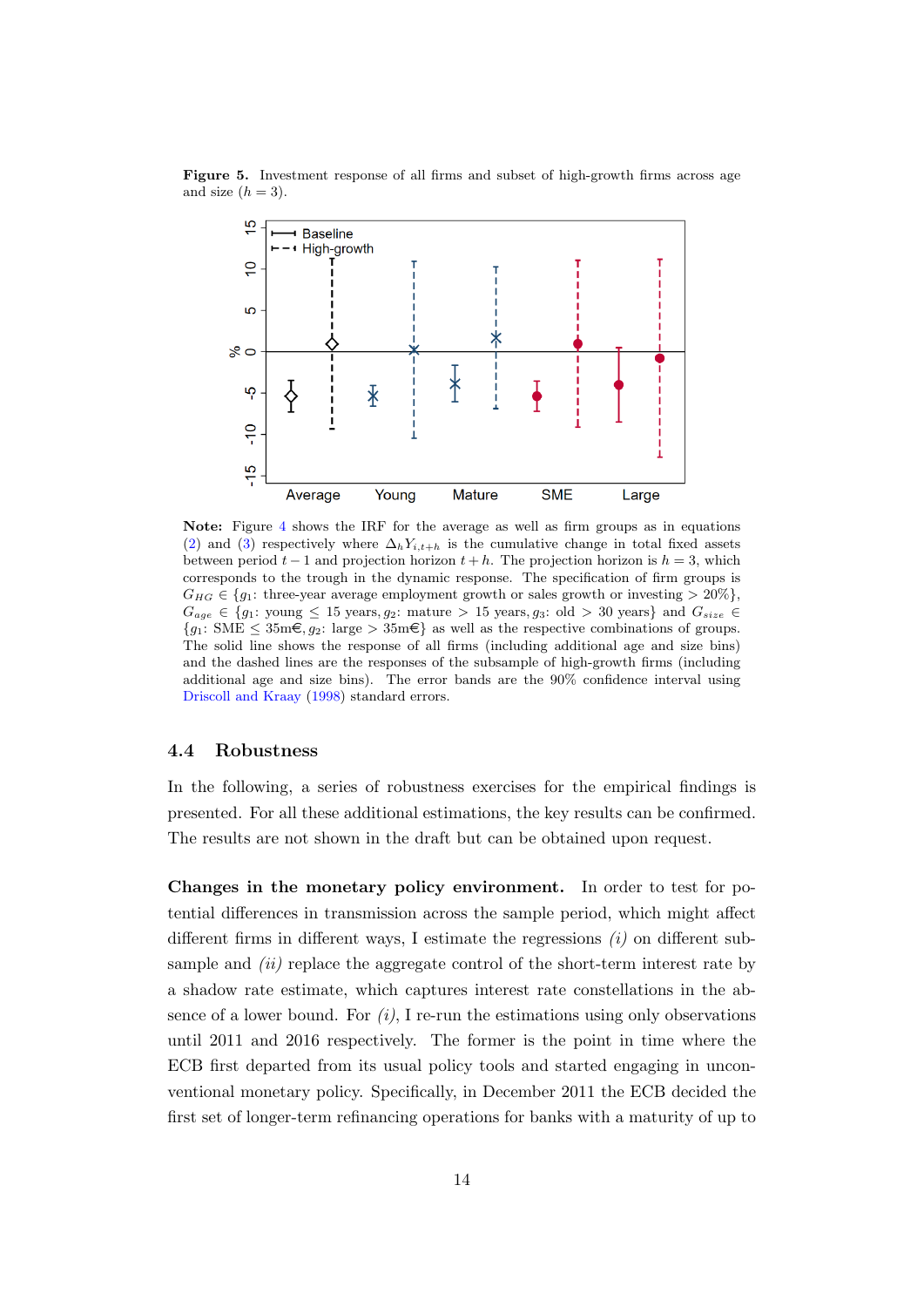three years, which was a major departure from previous liquidity allocations. In 2016 concerns emerged that the policy rate might have reached the lower bound. While this turned out not to be the case later on, the concern itself might have presented a first constraint in the transmission of policy and can be understood as the first moment where the effective lower bound appeared to hinder policy decisions, from a real-time perspective. For  $(ii)$ , I use the full set of data but instead replace one of the aggregate controls by a summary measure of alternative shadow rate estimates. Since the individual shadow rate estimates are sensitive to the method by which they have been constructed, I follow [Hartmann and](#page-19-10) [Smets](#page-19-10) [\(2018\)](#page-19-10) and extract a principal component from a total of five shadow rate estimates, namely those by [Lemke and Vladu](#page-20-10) [\(2017\)](#page-20-10), [Kortela](#page-20-11) [\(2016\)](#page-20-11), [Krippner](#page-20-12) [\(2015\)](#page-20-12), [Wu and Xia](#page-21-1) [\(2020\)](#page-21-1), using two versions of the rate by [Lemke and Vladu](#page-20-10) [\(2017\)](#page-20-10). In line with the suggested dating for the conduct of unconventional monetary policy, the standard short-term risk-free rate is extended by the changes in the principal component of the various shadow rates from 2012 onward. For both the sub-sample analysis as well as the estimation using the shadow rate as an aggregate control, I can confirm my results.

Alternative monetary policy shocks. Instead of computing the raw sum of shocks for a year, I test whether a weighted sum of the shocks may alter the results. This alternative way of aggregation has for example been used by [Gertler and Karadi](#page-19-5) [\(2015\)](#page-19-5). Each of the surprises is weighted by the share of days within the year between the event and the next policy meeting. Through the weighting, the aggregated series pays more consideration to the timing of the shocks during the year. All of the previously outlined findings hold trough, when instead using a time-weighted monetary policy shock series.

## <span id="page-15-0"></span>5 Discussion of potential mechanisms

The empirical findings suggest several potential hypotheses, which could explain the underlying dynamics, in particular of high-growth firms. First, it might be that there is a reallocation effect of monetary policy, shifting resources from low-productivity to high-productivity, and thus high-growth, firms (see, e.g., the work on reallocation across business cycles by [Foster et al.](#page-19-11) [\(2016\)](#page-19-11)). The fact that high-growth firms are able to acquire resources of low productivity firms, which might need to scale down operations or exit altogether, could explain why these firms do not show a reduction in investments even if the aggregate financial conditions tighten due to the change in the monetary policy stance. Equally,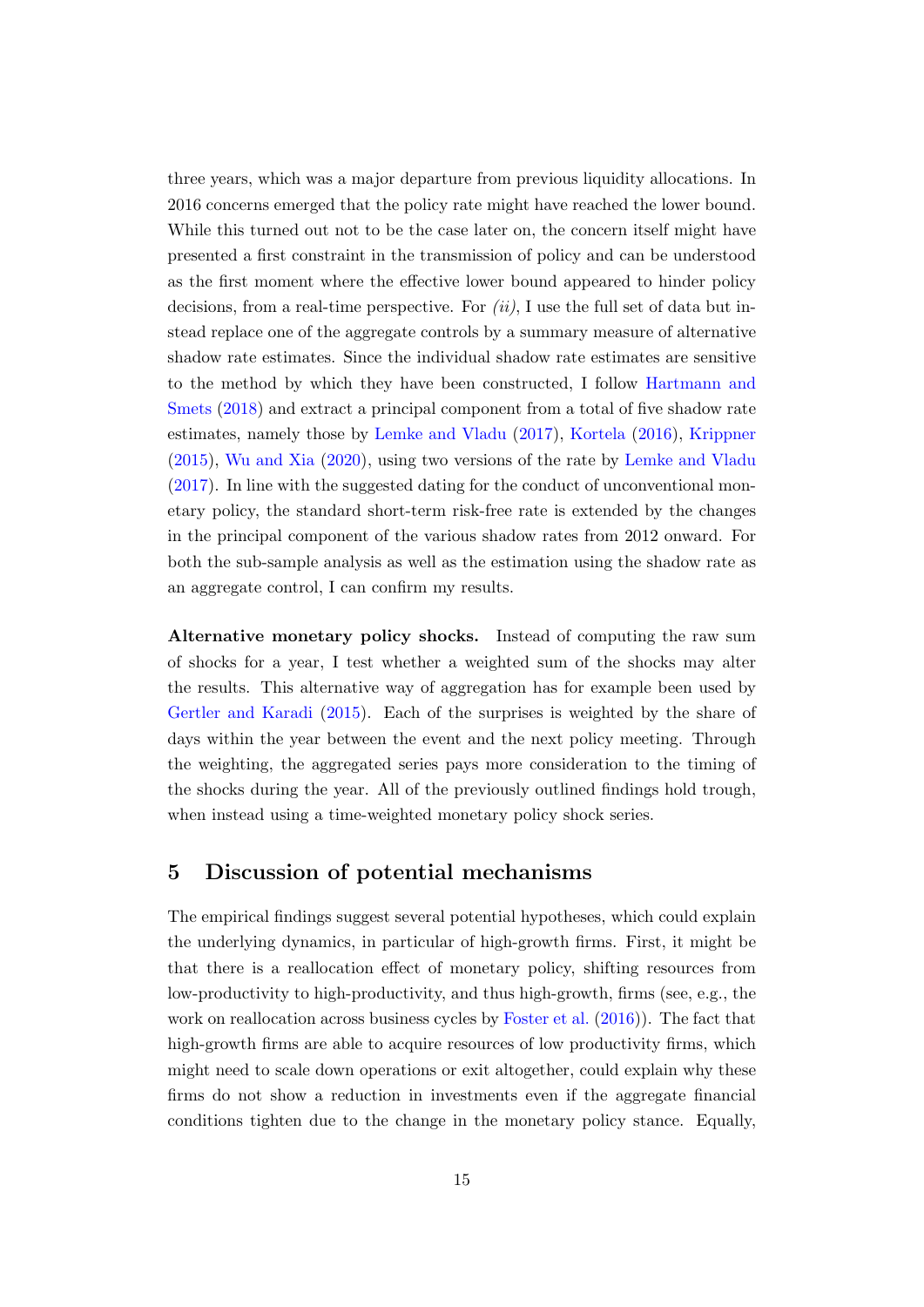there might be a reallocation of demand from firms going out of business to firms that experience high-growth, which would bolster business activity, including investment behaviour, of high-growth firms.

Second, investment returns of high-growth firms might be independent of changes in aggregate conditions. In particular, if high-growth firms are able to engage in investments with positive net present value irrespective of changes in monetary policy, this could lead to an overall insensitive investment pattern for these firms.

A third potential explanation could be the presence of earnings-based constraints, which have been documented in work by [Lian and Ma](#page-20-13) [\(2020\)](#page-20-13) and [Drech](#page-19-12)[sel](#page-19-12) [\(2021\)](#page-19-12). Since high-growth firms are likely to experience large and positive earnings, they may not be as financially constrained as other firms, insulating their investment decisions from monetary policy. In this case, the existence of such constraints, rather than the usually assumed asset-based constraints, could lead to relevant differences in monetary policy transmission.

In the continuation of this project, I will proceed with further investigations into these different mechanisms and building on that, develop a model of heterogeneous firms and monetary policy transmission, where these mechanisms are taken into consideration.

## <span id="page-16-0"></span>6 Conclusion and next steps

In this paper, I have studied how monetary policy transmission differs across various characteristics of firm heterogeneity. Using a large firm-level data set of euro area firms together with a Random Forest algorithm, I find that both age and size matter for heterogeneity in transmission across firms. For younger and smaller firms, there is a clear reduction in investments in response to monetary policy tightening and the investment decline becomes weaker as age and size increase. In contrast, investments of high-growth firms are not sensitive to monetary policy, for any age and size. I discussed different mechanisms that could explain the insensitivity of high-growth firms, namely a reallocation driven by monetary policy where resources move to high-growth firms. Second, it could be that high-growth firms face different investment returns and that these do not change much when aggregate financial conditions are shifted by monetary policy. Alternatively, this might be suggestive of earnings-based constraints, which are not binding for firms of high-growth.

To further investigate these potential underlying mechanisms, I will inspect the high-growth firms more closely to see which observable characteristics may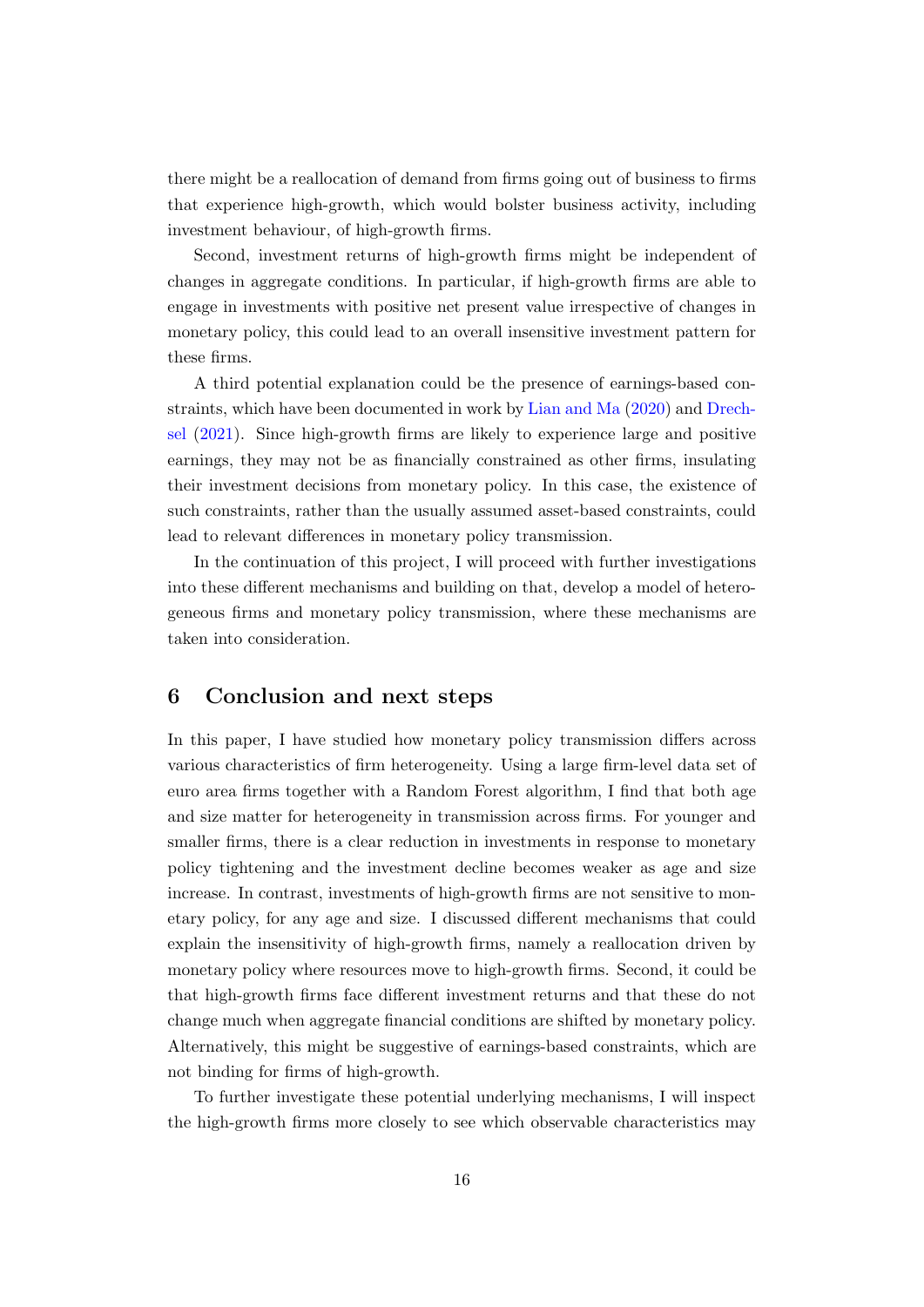explain their lack of responsiveness to monetary policy. In addition, it might be helpful to consider a broader set of dependent variables to get a better understanding of potential channels. After this, I will proceed with estimations of the aggregate effects based on the heterogeneous firm group responses identified. Building on the empirical findings, I then plan to build a model of heterogeneous firms, which would help to shed further light into the underlying mechanisms and channels.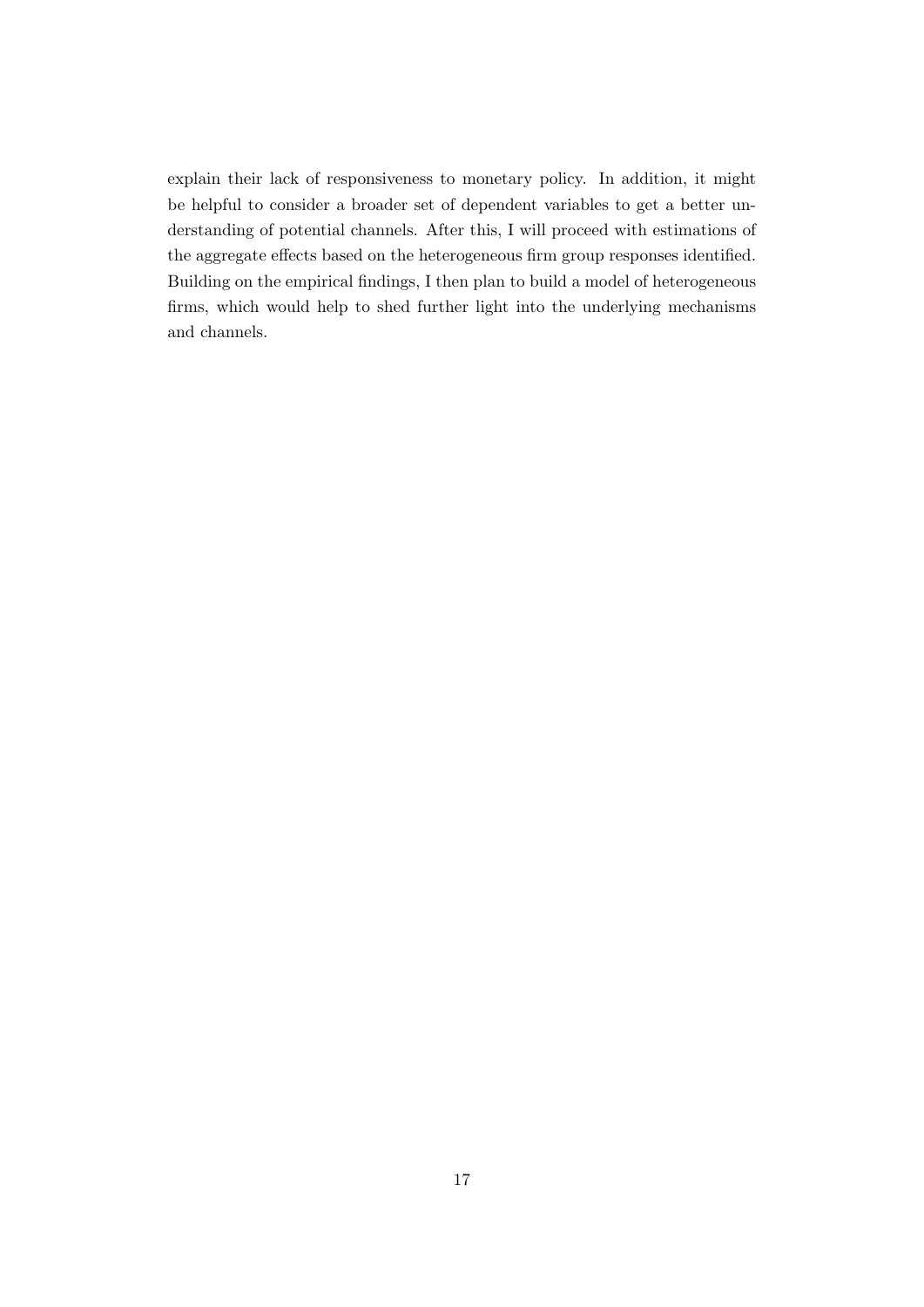## References

- <span id="page-18-9"></span>Altavilla, Carlo, Luca Brugnolini, Refet S. Gürkaynak, Roberto Motto, and Giuseppe Ragusa, "Measuring euro area monetary policy," Journal of Monetary Economics, 2019, 108, 162–179.
- <span id="page-18-10"></span>Andrade, Philippe and Filippo Ferroni, "Delphic and Odyssean monetary policy shocks: Evidence from the euro area," Journal of Monetary Economics, 2021, 117, 816–832.
- <span id="page-18-7"></span>Auer, Simone, Marco Bernardini, and Martina Cecioni, "Corporate leverage and monetary policy effectiveness in the euro area," European Economic Review, 2021, 140, 103943.
- <span id="page-18-8"></span>Barlevy, Gadi, "Credit market frictions and the allocation of resources over the business cycle," *Journal of Monetary Economics*,  $2003$ ,  $50(8)$ ,  $1795-1818$ .
- <span id="page-18-0"></span>Bernanke, Ben S., Mark Gertler, and Simon Gilchrist, "Chapter 21 The financial accelerator in a quantitative business cycle framework," in "Handbook of Macroeconomics," Vol. 1, Elsevier, 1999, pp. 1341–1393.
- <span id="page-18-3"></span>Breiman, Leo, "Random forests," Machine learning, 2001, 45 (1), 5-32.
- <span id="page-18-1"></span>Carvalho, Vasco M, Makoto Nirei, Yukiko U Saito, and Alireza Tahbaz-Salehi, "Supply Chain Disruptions: Evidence from the Great East Japan Earthquake<sup>\*</sup>," The Quarterly Journal of Economics, 12 2020, 136 (2), 1255–1321.
- <span id="page-18-2"></span>Chodorow-Reich, Gabriel, Plamen T. Nenov, and Alp Simsek, "Stock Market Wealth and the Real Economy: A Local Labor Market Approach," American Economic Review, May 2021, 111 (5), 1613–57.
- <span id="page-18-4"></span>Cloyne, James, Clodomiro Ferreira, Maren Froemel, and Paolo Surico, "Monetary Policy, Corporate Finance and Investment," NBER Working Paper No. 1258, 2018.
- <span id="page-18-6"></span>Crouzet, Nicolas, "Credit Disintermediation and Monetary Policy," IMF Economic Review, 2021, 69 (1), 1–67.
- <span id="page-18-5"></span>and Neil Mehrotra, "Small and large firms over the business cycle," The American Economic Review, 2020, 110 (11), 3549–3601.
- <span id="page-18-12"></span>Davis, Steven J. and John C. Haltiwanger, "Dynamism Diminished: the Role of Housing Markets and Credit Conditions," NBER Working Paper No. 25466, 2019.
- <span id="page-18-11"></span>Decker, Ryan, John Haltiwanger, Ron Jarmin, and Javier Miranda, "The Role of Entrepreneurship in US Job Creation and Economic Dynamism," Journal of Economic Perspectives, September 2014, 28 (3), 3–24.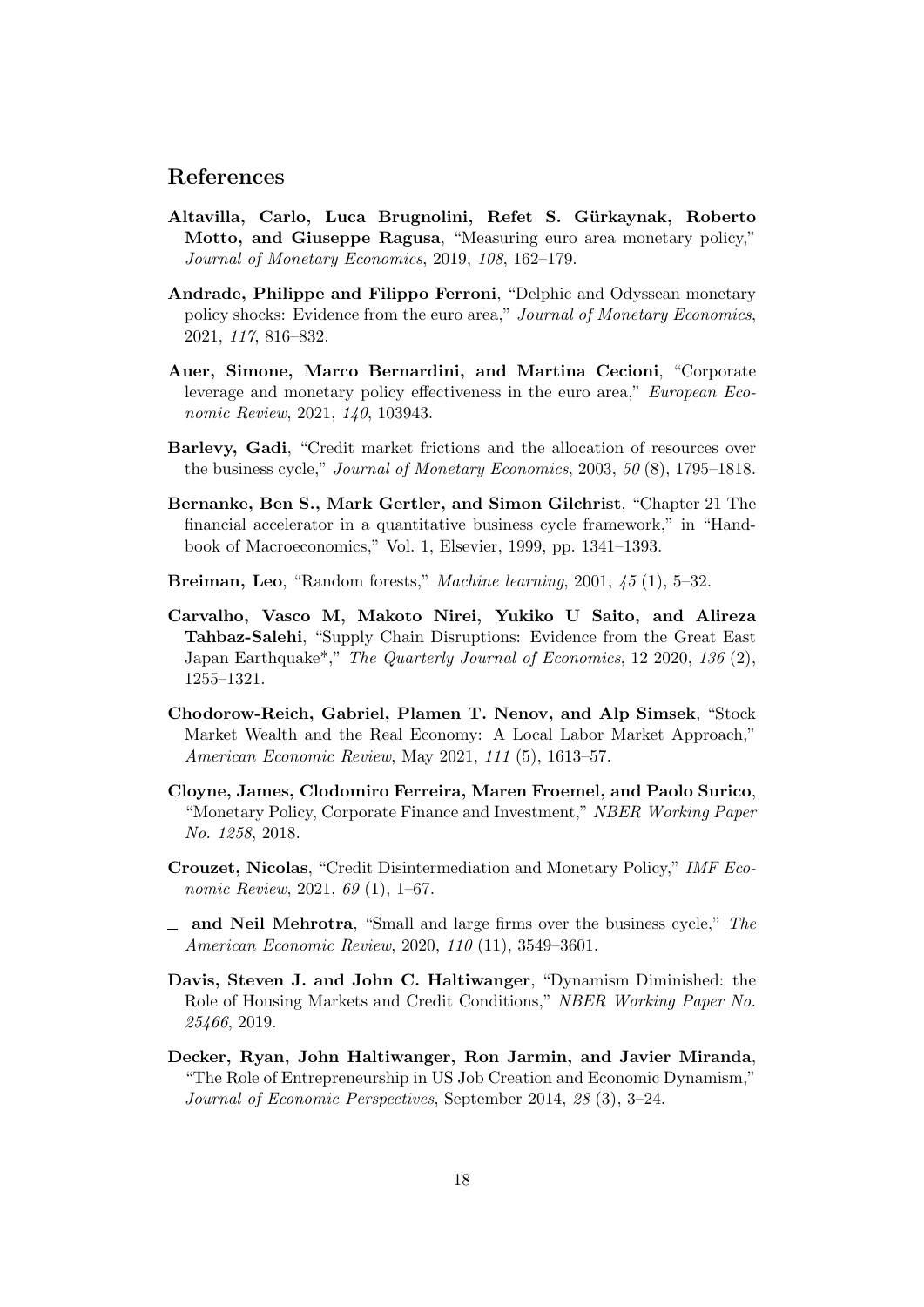- <span id="page-19-4"></span>Dinlersoz, Emin, Sebnem Kalemli-Ozcan Sebnem, Henry Hyatt, and ¨ Veronika Penciakova, "Leverage over the Life Cycle and Implications for Firm Growth and Shock Responsiveness," NBER Working Paper No. 25226, 2019.
- <span id="page-19-12"></span>Drechsel, Thomas, "Earnings-Based Borrowing Constraints and Macroeconomic Fluctuations," Mimeo. University of Maryland., 2021.
- <span id="page-19-8"></span>Driscoll, John C and Aart C Kraay, "Consistent covariance matrix estimation with spatially dependent panel data," The Review of Economics and Statistics, 1998, 80 (4), 549–560.
- <span id="page-19-1"></span>Durante, Elena, Annalisa Ferrando, and Philip Vermeulen, "Monetary policy, investment and firm heterogeneity," ECB WP No 2390, 2020.
- <span id="page-19-11"></span>Foster, Lucia, Cheryl Grim, and John Haltiwanger, "Reallocation in the Great Recession: Cleansing or Not?," Journal of Labor Economics, 2016, 34 (S1), S293–S331.
- <span id="page-19-5"></span>Gertler, Mark and Peter Karadi, "Monetary policy surprises, credit costs, and economic activity," American Economic Journal: Macroeconomics, 2015,  $7(1), 44-76.$
- <span id="page-19-9"></span>and Simon Gilchrist, "Monetary Policy, Business Cycles, and the Behavior of Small Manufacturing Firms\*," The Quarterly Journal of Economics, 05 1994, 109 (2), 309–340.
- <span id="page-19-10"></span>Hartmann, Philipp and Frank Smets, "The first twenty years of the European Central Bank: Monetary policy," ECB Working Paper Series No. 2219, December 2018.
- <span id="page-19-2"></span>Holm-Hadulla, Fédéric and Claire Thürwächter, "Heterogeneity in corporate debt structures and the transmission of monetary policy," European Economic Review, 2021, 136, 103743.
- <span id="page-19-7"></span>Holm, Martin Blomhoff, Pascal Paul, and Andreas Tischbirek, "The Transmission of Monetary Policy under the Microscope," Journal of Political Economy, 2021, 129 (10), 2861–2904.
- <span id="page-19-0"></span>Holmstrom, Bengt and Jean Tirole, "Financial Intermediation, Loanable Funds, and The Real Sector," The Quarterly Journal of Economics, 08 1997, 112 (3), 663–691.
- <span id="page-19-3"></span>Huber, Kilian, "Disentangling the Effects of a Banking Crisis: Evidence from German Firms and Counties," American Economic Review, March 2018, 108  $(3), 868 - 98.$
- <span id="page-19-6"></span>Jarocinski, Marek and Peter Karadi, "Deconstructing Monetary Policy Surprises—The Role of Information Shocks," American Economic Journal: Macroeconomics, April 2020, 12 (2), 1–43.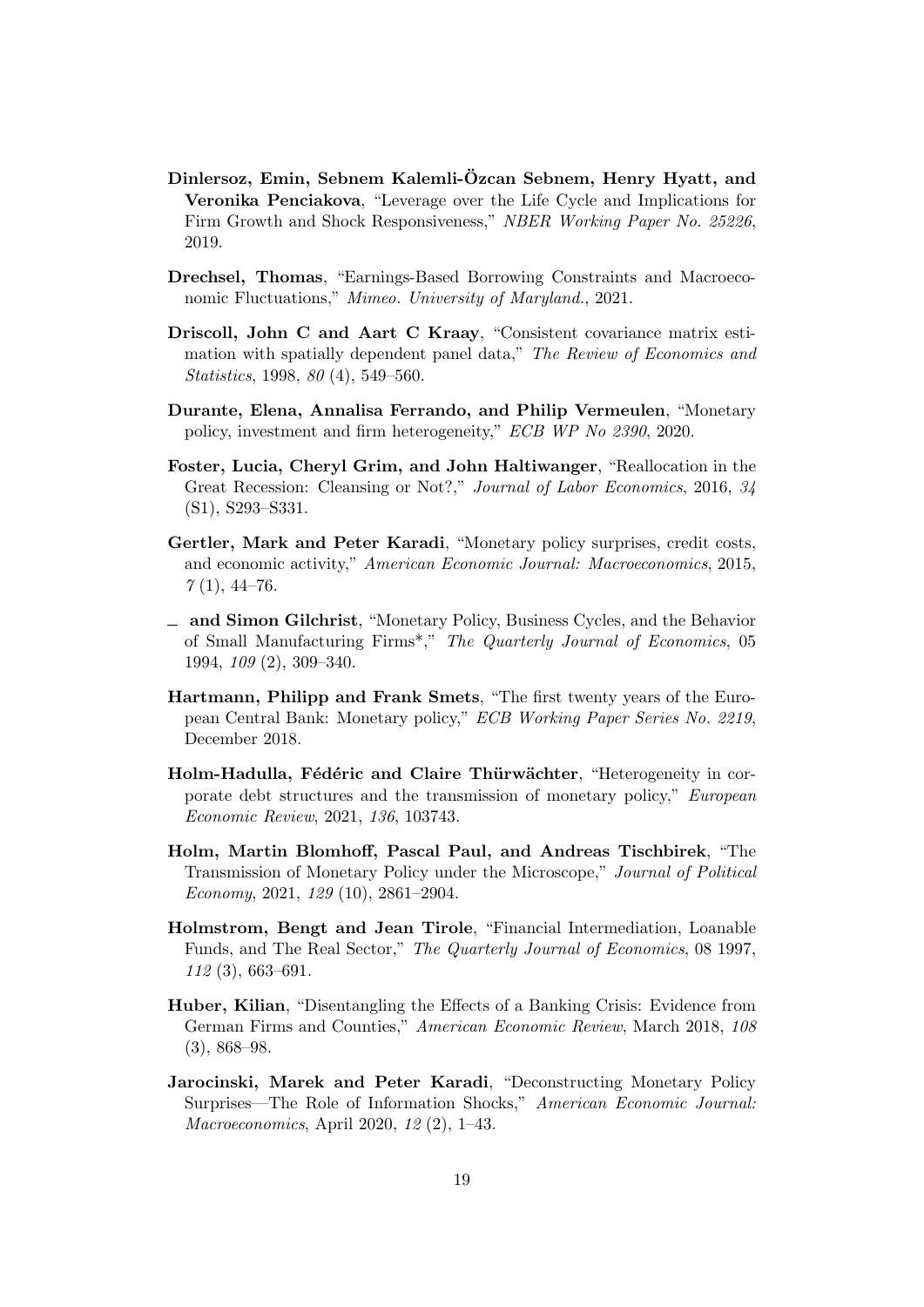- <span id="page-20-5"></span>Jeenas, Priiet, "Firm Balance Sheet Liquidity, Monetary Policy Shocks, and Investment Dynamics," Mimeo. Universitat Pompeu Fabra., 2019.
- <span id="page-20-2"></span>**Jordà, Oscar**, "Estimation and inference of impulse responses by local projections," The American Economic Review, 2005, 95 (1), 161–182.
- <span id="page-20-7"></span>Kalemli-Özcan, Sebnem, Bent Sorensen, Carolina Villegas-Sanchez, Vadym Volosovych, and Sevcan Yesiltas, "How to construct nationally representative firm level data from the Orbis global database: New facts and aggregate implications," NBER WP 21558, 2019.
- <span id="page-20-3"></span>Kashyap, Anil K, Jeremy C Stein, and David W Wilcox, "Monetary policy and credit conditions: Evidence from the composition of external finance: Reply," The American Economic Review, 1996, 86 (1), 310–314.
- <span id="page-20-0"></span>Kiyotaki, Nobuhiro and John Moore, "Credit Cycles," Journal of Political Economy, 1997, 105 (2), 211–248.
- <span id="page-20-6"></span>Kochen, Federico, "Finance Over the Life Cycle of Firms," Mimeo. New York University., 2022.
- <span id="page-20-11"></span>Kortela, Tomi, "A shadow rate model with time-varying lower bound of interest rates," Bank of Finland Research Discussion Paper No. 19, 2016.
- <span id="page-20-12"></span>Krippner, Leo, Zero lower bound term structure modeling: A practitioner's guide, Palgrave Macmillan US, 2015.
- <span id="page-20-8"></span>Kuttner, Kenneth N, "Monetary policy surprises and interest rates: Evidence from the Fed funds futures market," Journal of Monetary Economics, 2001,  $47(3), 523 - 544.$
- <span id="page-20-10"></span>Lemke, Wolfgang and Andreea Liliana Vladu, "Below the zero lower bound: A shadow-rate term structure model for the euro area," ECB Working Paper Series No. 1991, January 2017.
- <span id="page-20-13"></span>Lian, Chen and Yueran Ma, "Anatomy of Corporate Borrowing Constraints," The Quarterly Journal of Economics, 09 2020, 136 (1), 229–291.
- <span id="page-20-1"></span>Nakamura, Emi and Jón Steinsson, "Fiscal Stimulus in a Monetary Union: Evidence from US Regions," American Economic Review, March 2014, 104 (3), 753–92.
- <span id="page-20-9"></span> $\Box$  and Jón Steinsson, "High-frequency identification of monetary nonneutrality: The information effect," The Quarterly Journal of Economics, 2018, 133 (3), 1283–1330.
- <span id="page-20-4"></span>Ottonello, Pablo and Thomas Winberry, "Financial Heterogeneity and the Investment Channel of Monetary Policy," Econometrica, 2020, 88 (6), 2473– 2502.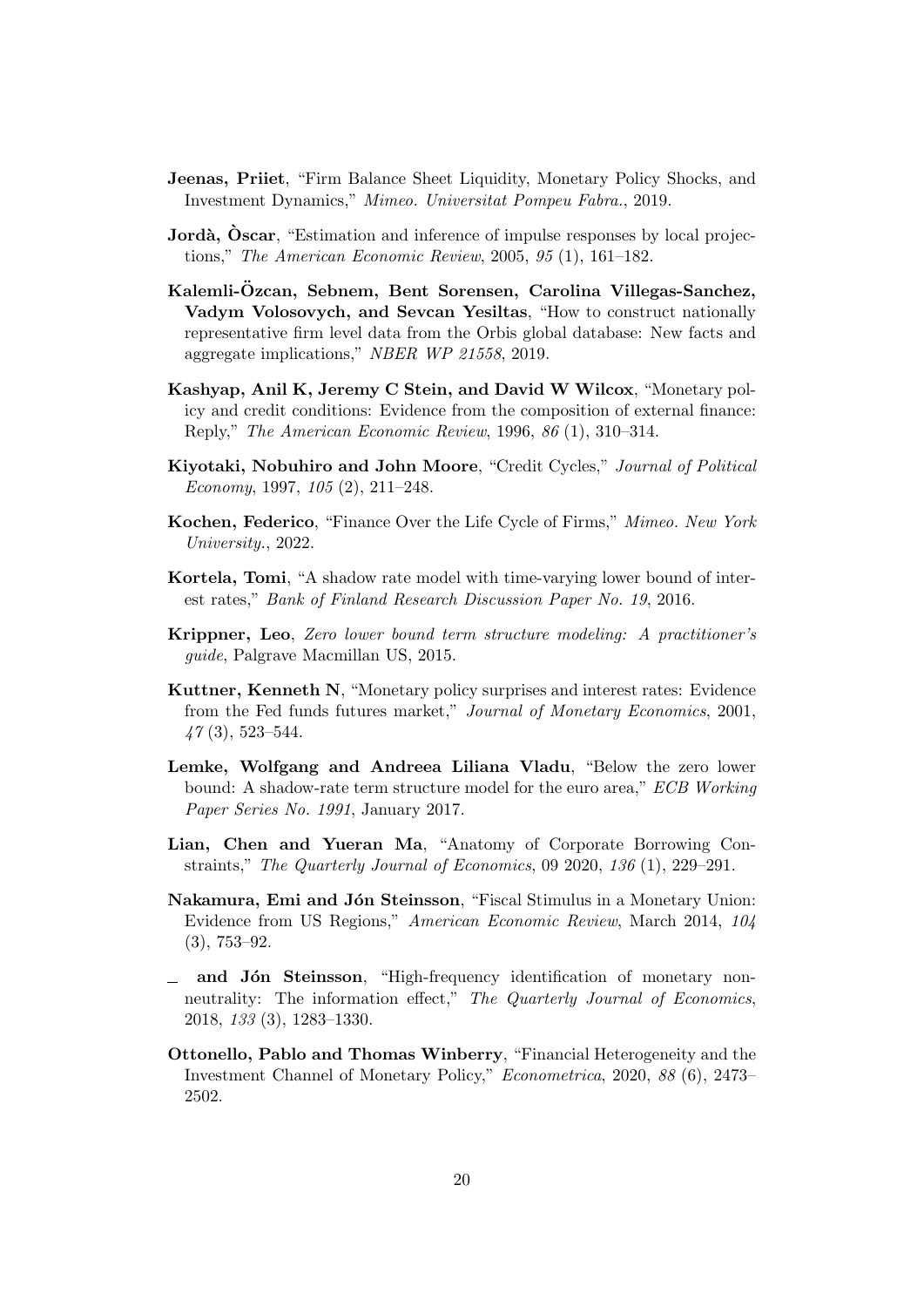- <span id="page-21-0"></span>Ramey, Valerie A, "Macroeconomic shocks and their propagation," in John B. Taylor and Harald Uhlig, eds., Handbook of Macroeconomics, Vol. 2, Elsevier, 2016, pp. 71–162.
- <span id="page-21-1"></span>Wu, Jing Cynthia and Fan Dora Xia, "Negative interest rate policy and the yield curve," Journal of Applied Econometrics, 2020, 35 (6), 653–672.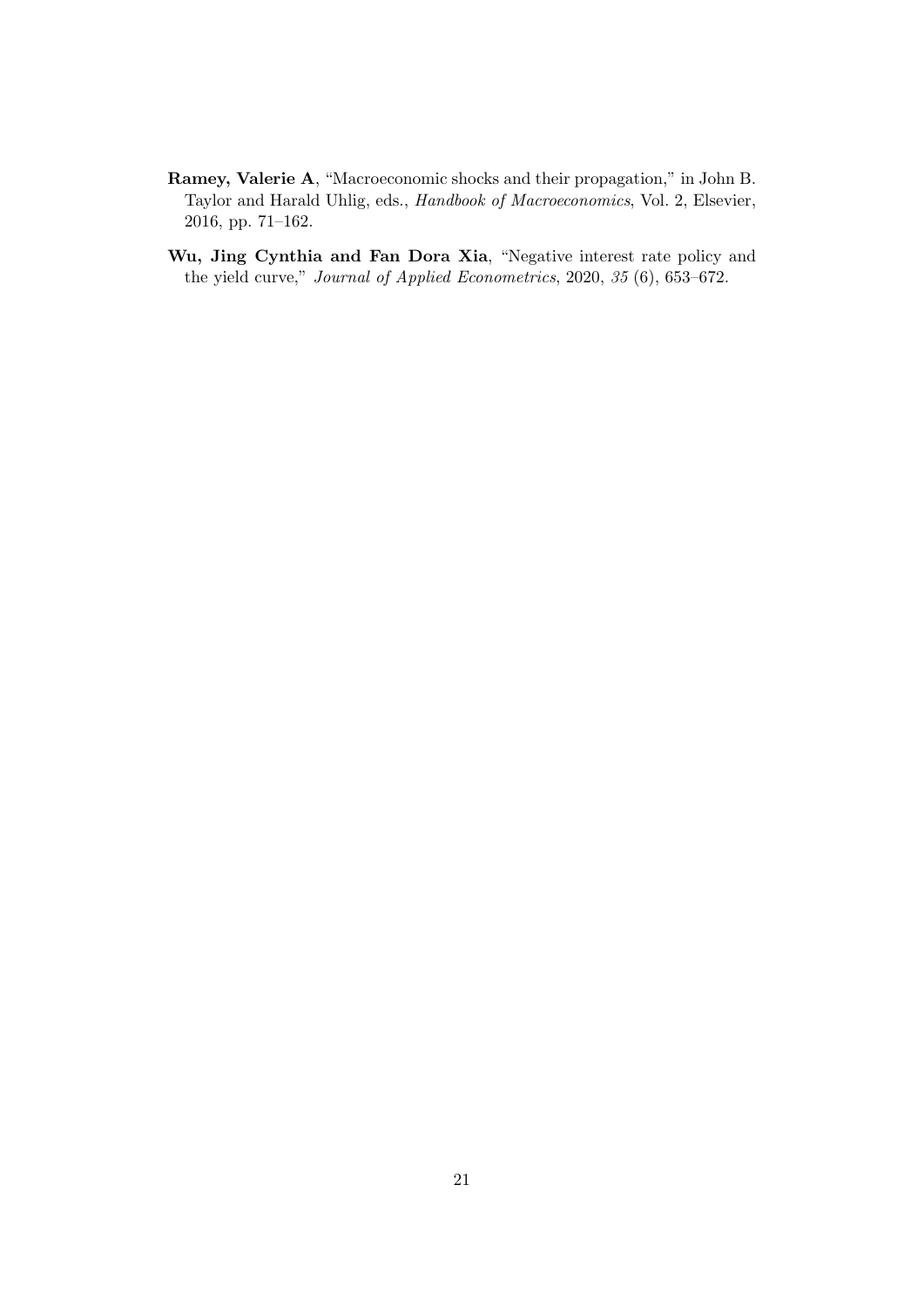# Appendices

## <span id="page-22-0"></span>A Data details

## A.1 Variables and transformation

## Firm-level variables:

- Investment: cumulative percentage change in total fixed assets over h−periods [TFAS]
- Firm age: computed from the difference of the date of incorporation and the year of reporting
- Firm size: total assets [TOAS]
- Control variables: growth of gross sales [OPRE], share of current assets in total assets [CURAS, TOAS], firm size as log of total assets [TOAS]
- Other: number of employees [EMPL]

All firm-level data series are from the Orbis database. The Orbis identifier is given in square brackets. All firm-level variables have been deflated with the GDP deflator for the respective country, where the base year is 2015. In addition, they are winsorized at the 1% and the 99% level.

#### Monetary policy shock:

- Baseline: High-frequency surprises in the 3-month OIS rate as provided in the EA-MPD by [Altavilla et al.](#page-18-9) [\(2019\)](#page-18-9); full event window; only surprises where high-frequency change in stock price moves in opposite direction as change in short-term rate; aggregated to annual frequency.
- Robustness: as above, however, aggregation to the annual frequency as a time-weighted average, taking into account the dating of the event through weighting the surprises by the fraction of days in the year it prevails.

#### Aggregate variables:

- Short-term risk-free rate: 3-month OIS rate; average over the year.
- Real GDP growth (country level and euro area): enters in log-levels
- GDP deflator (country level and euro area): year-on-year change except for deflating where index is used; base year 2015

The aggregate data series are retrieved from the ECB Statistical Data Warehouse (SDW).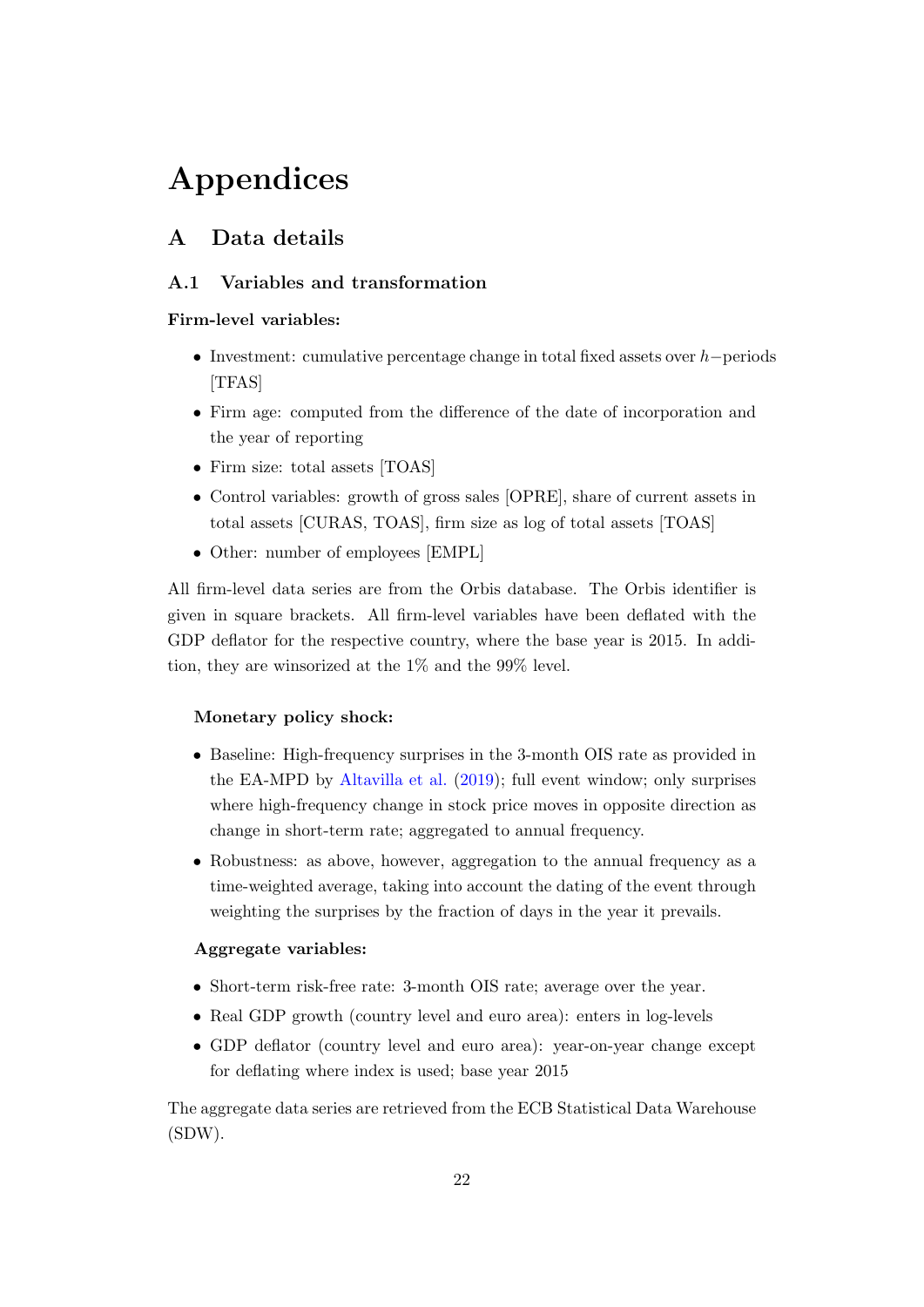### A.2 Coverage and representativeness

To evaluate the coverage and representativeness of the Orbis data sample, I follow the exercise of Kalemli- $\ddot{O}$ zcan et al.  $(2019)$  (Table 1 Coverage and Table 2 Representativeness), which is reported for "Gross output" (see also Appendix C of the authors on the exact details). As reference for the aggregate economy, I use data from the OECD Structural Business Statistics Database (SBSD), which is available at different sectors and across firm size classes (by employment) from 2005 onward. I use the most aggregate sectoral composition referred to as "Business economy, except financial and insurance", which is composed of NACE letters B to N, excluding K (finance and insurance. In order to match the aggregate data, the Orbis sample is restricted to these sectors for the comparison exercise. For the representativeness, reported in Figure A.1, the sample is further restricted to firm-year observations with non-missing entries for the number of employees.

Table A.1: Coverage of the aggregate economy based on gross output.

|         | AT    | ΒE    | DЕ    | ES    | FI    | FR    | $_{\rm GR}$ | IΤ    | ΝL    | PТ    |
|---------|-------|-------|-------|-------|-------|-------|-------------|-------|-------|-------|
| 2005    | 26.21 | 67.93 | 47.87 | 80.63 |       | 78.74 |             | 69.24 | 30.29 | 64.26 |
| 2006    | 52.44 | 66.01 | 50.19 | 82.49 | 55.41 | 78.74 |             | 70.95 | 30.90 | 66.96 |
| 2007    | 56.97 | 63.92 | 48.50 | 80.76 | 55.90 | 79.98 |             | 73.00 | 31.84 | 66.97 |
| 2008    | 58.48 | 65.74 | 48.79 | 81.26 | 54.84 | 78.30 |             | 70.35 | 32.47 | 66.07 |
| 2009    | 59.73 | 64.99 | 45.35 | 81.85 | 54.68 | 77.72 | 53.41       | 74.26 | 30.79 | 66.48 |
| 2010    | 66.63 | 61.25 | 47.46 | 85.74 | 55.15 | 77.93 | 54.47       | 72.06 | 32.09 | 68.14 |
| 2011    | 66.71 | 60.96 | 48.38 | 85.42 | 57.24 | 79.00 | 57.93       | 73.19 | 33.07 | 66.06 |
| 2012    | 68.64 | 61.60 | 48.29 | 86.43 | 55.57 | 79.94 | 58.81       | 68.51 | 34.00 | 65.49 |
| 2013    | 71.53 | 62.47 | 48.48 | 87.67 | 55.72 | 78.74 | 56.79       | 69.55 | 34.47 | 66.17 |
| 2014    | 73.39 | 62.81 | 44.51 | 87.72 | 57.44 | 77.70 | 59.41       | 69.86 | 34.44 | 67.30 |
| 2015    | 72.17 | 64.54 | 42.93 | 86.28 | 59.60 | 73.79 | 57.25       | 71.17 | 30.97 | 68.40 |
| 2016    | 68.79 | 63.47 | 43.40 | 86.29 | 61.47 | 69.90 | 61.57       | 73.03 | 30.13 | 68.95 |
| 2017    | 72.22 | 63.62 | 45.35 | 86.81 | 63.34 | 74.43 | 60.72       | 74.57 | 29.83 | 68.91 |
| 2018    | 73.57 | 64.34 | 44.94 |       | 62.54 | 72.09 |             | 74.79 | 28.29 | 67.48 |
| Average | 63.39 | 63.83 | 46.75 | 84.56 | 57.61 | 76.93 | 57.82       | 71.75 | 31.68 | 66.97 |

Note: Comparison along Orbis variable 'Operating revenue (OPRE)' vs. OECD SBSD variable 'Turnover' by country. Missing entries and time limitations are due to missing entries in the SBSD data.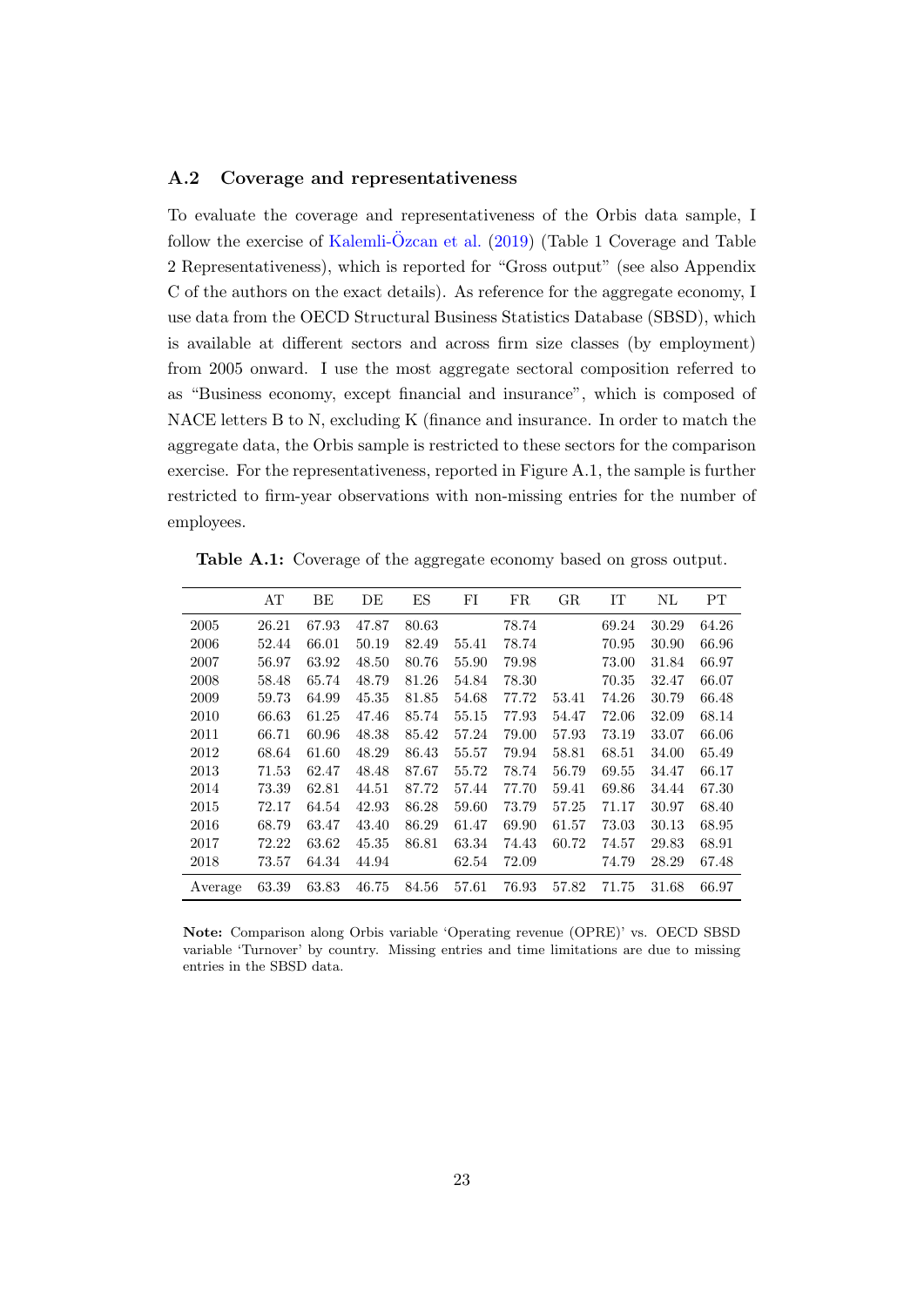

Figure A.1. Representativeness of the size distribution of the firm-level data based on gross output.

Note: Comparison along Orbis variable 'Operating revenue (OPRE)' vs. OECD SBSD variable 'Turnover' by country for the year 2017. The x-axis shows buckets of firm size by number of employees. The green bar is the fraction of firms in a size bin from the Orbis data and the orange bar for the SBSD data respectively. The Orbis data sample is limited to firms where information on the number of employees is available.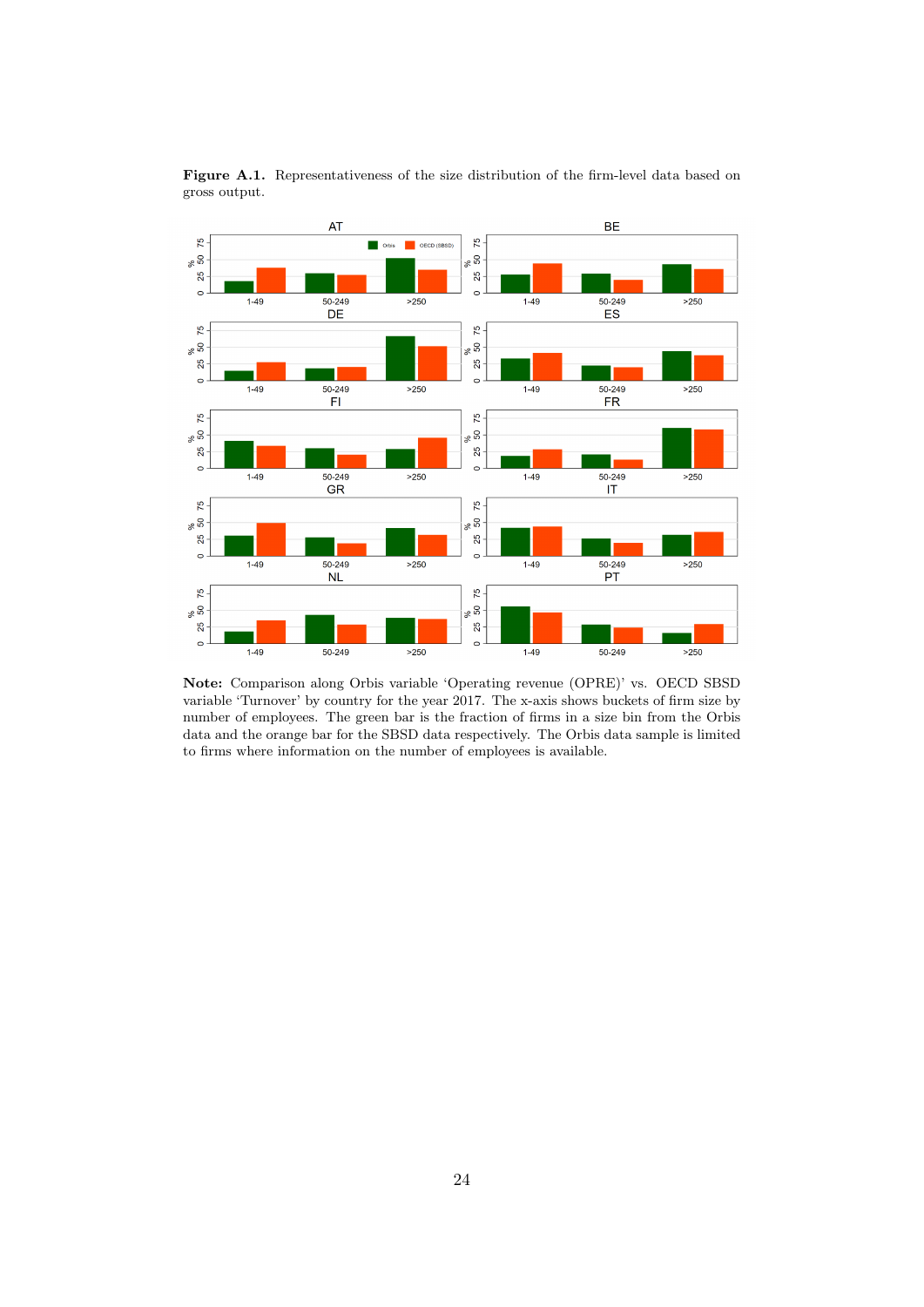## <span id="page-25-0"></span>B High-frequency surprises



Figure B.1. Time series of shocks.

Note: All shocks except '3m OIS - all' have been identified through the cross-asset correlation of the surprises in the respective interest rate and the stock price. The series with the x-marker represents the shock from the baseline estimation.

## <span id="page-25-1"></span>C Random Forest details

## C.1 Illustrative example of the algorithm

This subsection discusses a stylized example of the Random Forest algorithm, where the dependent variable is  $Y_i$  is the investment elasticity of firm i with regard to monetary policy and there are three observable firm characteristics  $X_i = \{size, age, sector\}$ . Starting from a random draw (bootstrapped with replacement) of the full sample, the algorithm will walk over the subsample and asses multiple times at which sample split along  $X_i$  the variation in  $Y_i$ is maximized. For continuous variables, the threshold for the sample split is endogenously determined. Subsequently, the procedure is continued along the respective sample splits, following the logic of a decision tree, until an end point is reached (the depth of the tree is a pre-specified input). Figure [C.1](#page-26-0) presents a hypothetical sketch of this procedure. In accordance with the name of the algorithm, multiple of these trees are created, each on a separate random subsample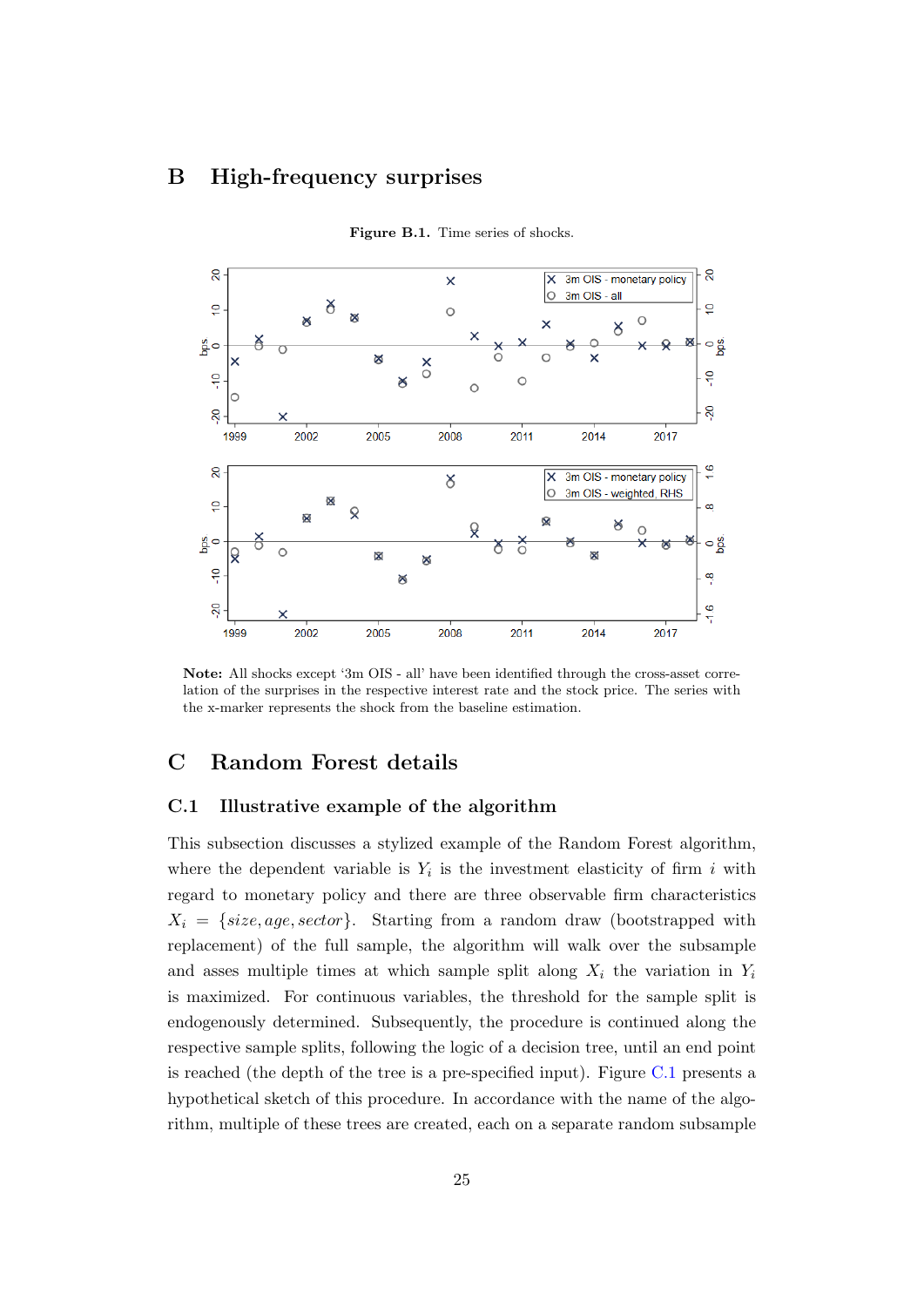draw. Across all these trees, the algorithm then summarizes the relative importance of the potential explanatory variables for creating variation in the outcome variable. This so-called "variable importance" is reported, with a normalization relative to the most important variable.



<span id="page-26-0"></span>

## C.2 List of potential explanatory variables

The following list specifies the set of explanatory variables that are given as an input to the Random Forest algorithm described in subsection [3.2.](#page-7-0) All variables are lagged by one period and expressed in real terms where applicable.

- General characteristics: age, size (total assets, gross sales, employees), sector
- Capital structure: cash and equiv./total assets, cashflow/gross sales, fixed asset share, current asset share, intangible asset share
- Debt structure and debt growth: leverage (total liabilities/total assets), net leverage, financial debt/total assets, short-term debt share, debt growth
- Profitability and margins: net income/total assets, net income/gross sales, EBIT/gross sales, EBITDA/gross sales, gross sales/employees
- Growth  $(t-1)$ : employment, gross sales, net investment

## C.3 Variable importance for all explanatory variables

Figure C.2 presents the variable importance for the entire set of explanatory variables of cumulative investments at  $h = 3$  for the low and high elasticity firms.